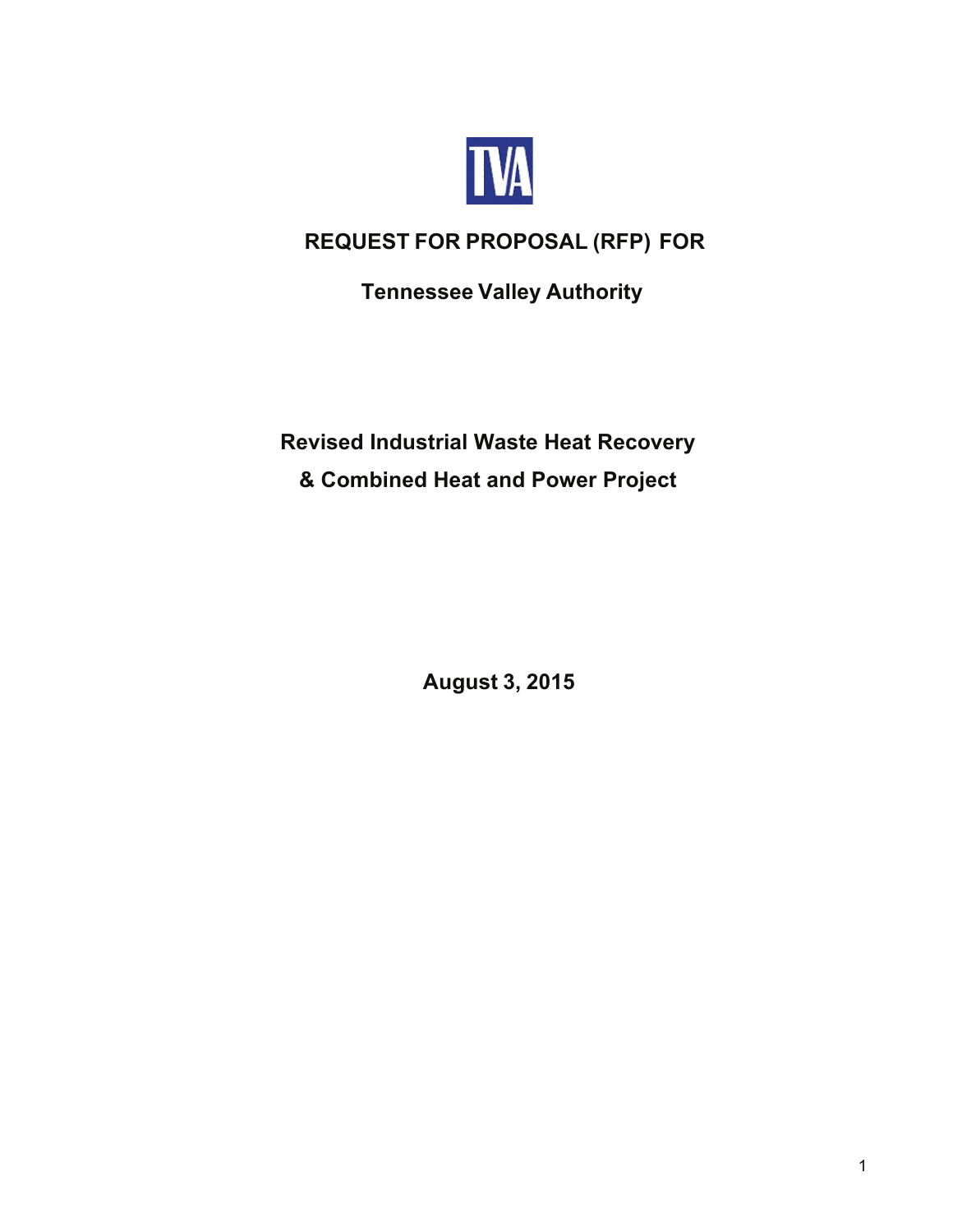## **Table of Contents**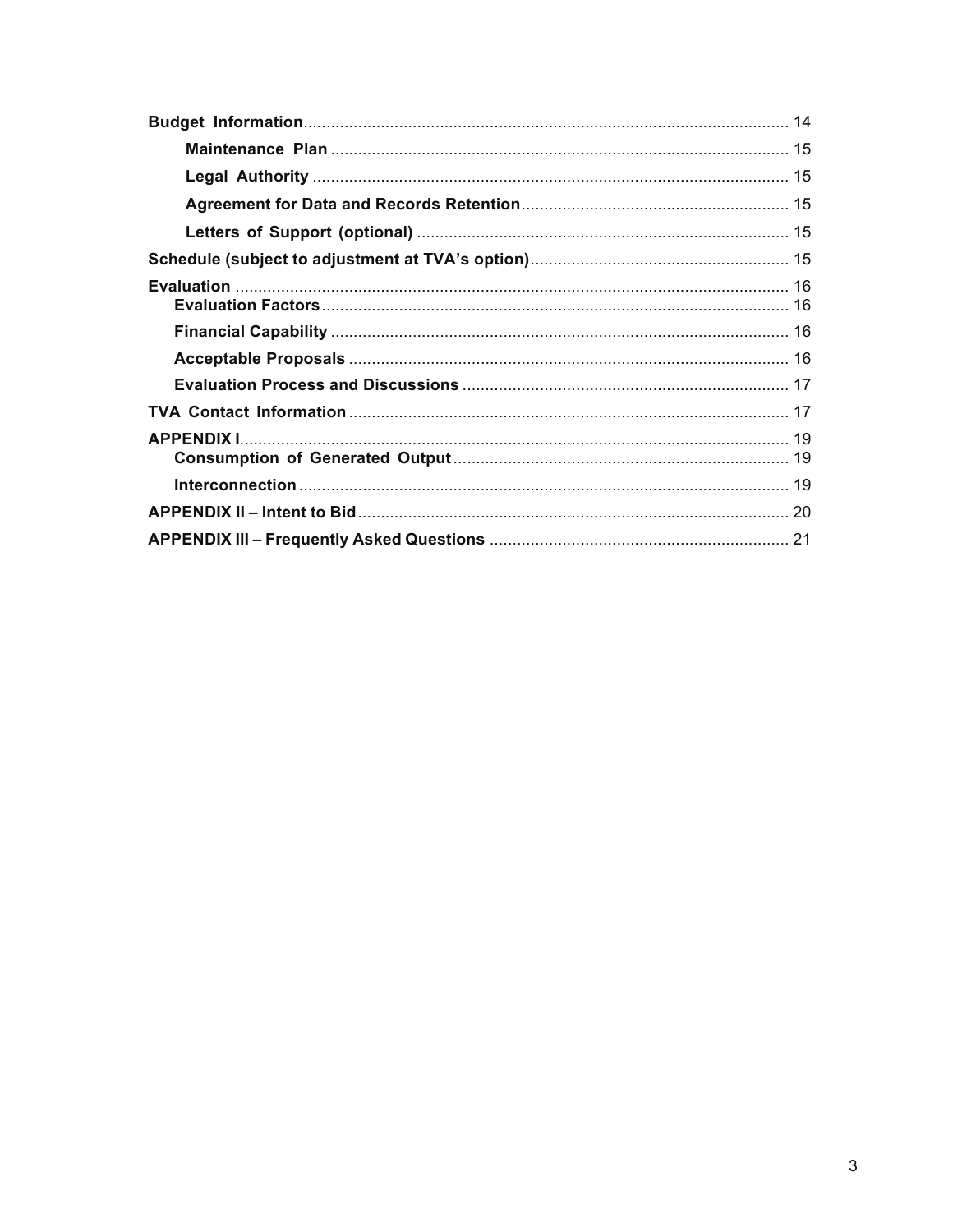REQUEST FOR PROPOSAL (RFP) FOR Tennessee Valley Authority (TVA) Revised Industrial Waste Heat Project

### **Background**

The Tennessee Valley Authority (TVA), a corporation created and existing by virtue of the Tennessee Valley Authority Act of 1933, as amended (TVA Act) and owned by the U.S. government, provides electricity for nine million people in parts of seven southeastern states. TVA has renewed its vision to lead both the Tennessee Valley region and the nation toward a cleaner and more secure energy future with increased reliance upon cleaner energy sources and energy efficiency.

In April 2011, TVA entered into clean air agreements with the Environmental Protection Agency (EPA), four states and three environmental groups ("EPA Agreements"). These Agreements provide for the implementation of environmental mitigation projects that support cleaner air across the region. TVA chose projects to align with its vision for a cleaner energy future. This Revised Industrial Waste Heat Recovery (WHR) and Combined Heat and Power (CHP) project is one of the environmental mitigation projects to be implemented under the EPA Agreements. More information on the EPA Agreement can be found at: (http://www.epa.gov/compliance/resources/agreements/caa/tva-ffca.pdf).

## **Purpose**

This Project seeks to develop approximately five MW of electricity generation through the use of WHR technologies or CHP technologies through leveraging funds to the greatest extent possible with one or more Direct Serve Industrial (DSI) or Local Power Company (LPC) served five MW or greater industrial customers. Offerors will be responsible for the development, design, engineering, construction, operation and maintenance of WHR or CHP system in which clean energy is generated and consumed on site. Collaboration and engagement with major industrial customers, other organizations and TVA will be key to the success of this initiative. TVA expects the life of the Project to be twelve years during which parameters such as megawatt hours, energy savings, and emission reductions will be documented.

Specific objectives include:

- $\infty$  Increasing TVA's targeted industrial customers' access to clean energy from WHR or CHP
- $\infty$  Providing highly leveraged funding opportunities for new clean energy in the Valley
- $\infty$  Providing a model for future innovative and cost-effective clean energy technologies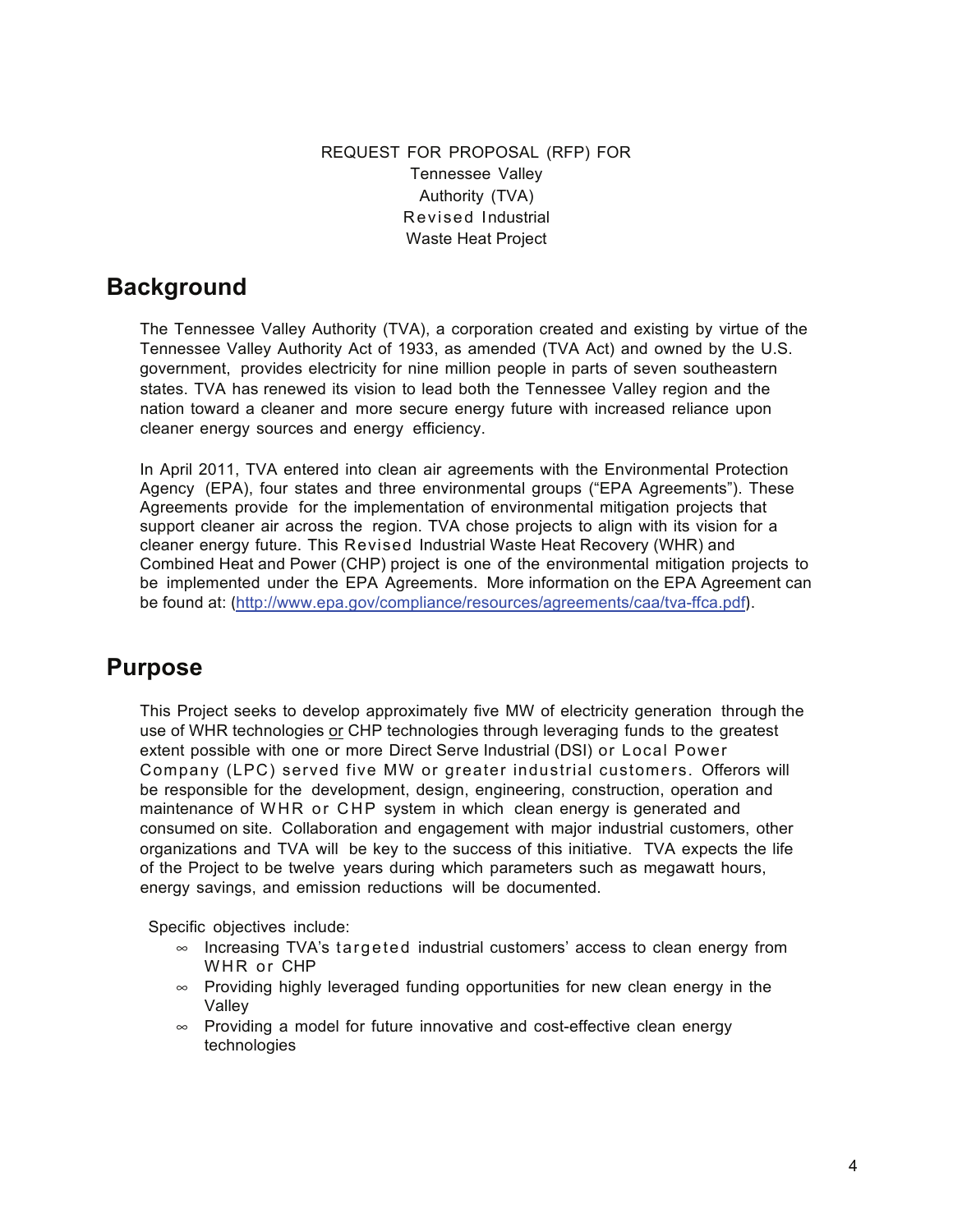# **Waste Heat Recovery (WHR) to Power**

WHR generally refers to the process whereby waste heat already being emitted by an industrial facility is captured and converted into clean electricity. It is a form of distributed energy produced and used at the end-user's facility. WHR is an important resource for providing clean energy without additional emissions, improving industrial energy efficiency, and providing benefits to the electric grid. Benefits of WHR include:

- For electric utilities
	- Reduced energy losses in transmission lines
	- Reduced upstream congestion on transmission lines
	- Deferred Transmission and Distribution infrastructure investments
	- Improved grid reliability
	- Ancillary benefits including voltage support and stability,
	- contingency reserves and black start capability
- For industry
	- Improved energy efficiency
	- Improved power quality and reliability
	- Improved energy cost predictability
	- Business continuity
- For society
	- Cleaner air
	- Energy security
	- Economic development

## **Waste Heat Recovery Technologies**

Generating power from waste heat involves using the waste heat to create mechanical energy that drives an electric generator. The efficiency of waste heat converted to power generation is heavily dependent on the temperature of the waste heat source. In general, power generation from waste heat has been limited to only medium to high temperature waste heat sources. However, advances in alternate power cycles may increase the feasibility of generation at low temperatures. The following are the basic WHR technologies:

#### **Steam Rankine Cycle**

The most frequently used system for power generation from waste heat involves using the heat to generate steam, which then drives a steam turbine. The traditional steam Rankine cycle is the most efficient option for waste heat recovery from exhaust streams with temperatures above approximately 700˚F [370˚C].

#### **Organic Rankine Cycle**

The Organic Rankine Cycle (ORC) operates similar to the steam Rankine cycle, but uses an organic working fluid instead of steam. Options include silicon oil, propane, haloalkanes (e.g., "freons"), isopentane, isobutane, pxylene, and toluene, which have a lower boiling point and higher vapor pressure than water. This allows the Rankine cycle to operate with significantly lower waste heat temperatures — sometimes as low as 150˚F  $[66^{\circ}$ C].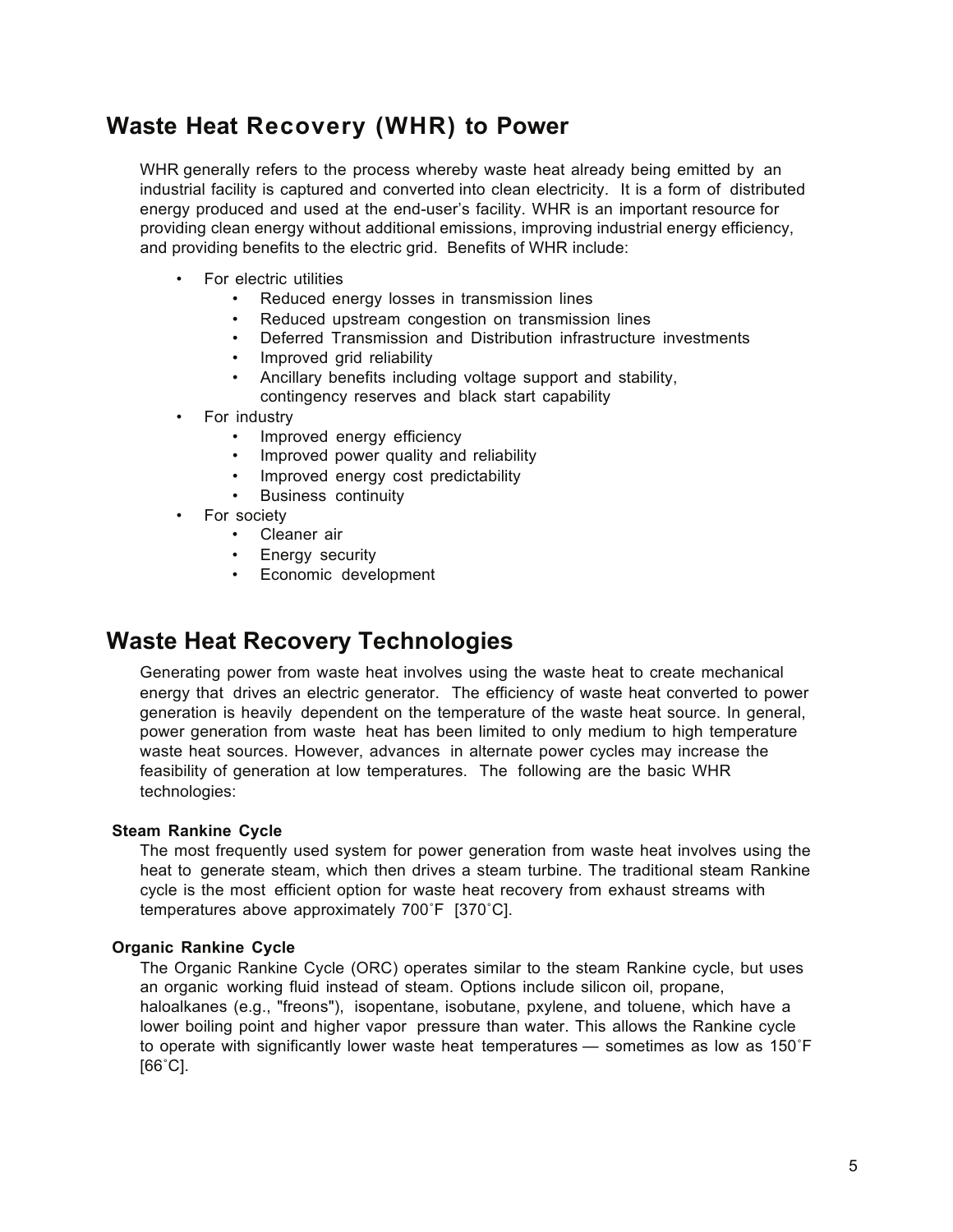### **Kalina Cycle**

The Kalina cycle is a variation of the Rankine cycle, using a mixture of ammonia and water as the working fluid. A key difference between single fluid cycles and cycles that use binary fluids is the temperature profile during boiling and condensation. For single fluid cycles (e.g., steam or organic Rankine), the temperature remains constant during boiling. As heat is transferred to the working medium (e.g., water), the water temperature slowly increases to boiling temperature, at which point the temperature remains constant until all the water has evaporated. In contrast, a binary mixture of water and ammonia (each of which has a different boiling point) will increase its temperature during evaporation.



#### **Example of a Waste Heat Recovery System**

### **Combined Heat & Power**

Combined heat and power  $(CHP)^1$  is an efficient and clean approach to generating electric power and useful thermal energy from a single fuel source. CHP places power production at or near the end-user's site so that the heat released from power production can be used to meet the user's thermal requirements while the power generated meets all or a portion of the site electricity needs. Applications with steady demand for electricity and thermal energy are potentially good economic targets for CHP deployment. Industrial applications, particularly in industries with continuous processing and high steam requirements, are very economic and represent a large share of existing CHP capacity today. Examples of CHP fuel sources include natural gas, biomass or biogas. CHP is an integrated energy system that can be modified depending upon the needs of the industrial customer. CHP provides:

- $\infty$  Onsite generation of electrical and/or mechanical power.
- $\infty$  Thermal energy for heating, cooling, dehumidification, or process applications.
- $\infty$  System integration for a variety of technologies, thermal applications, and fuel types into existing building infrastructure.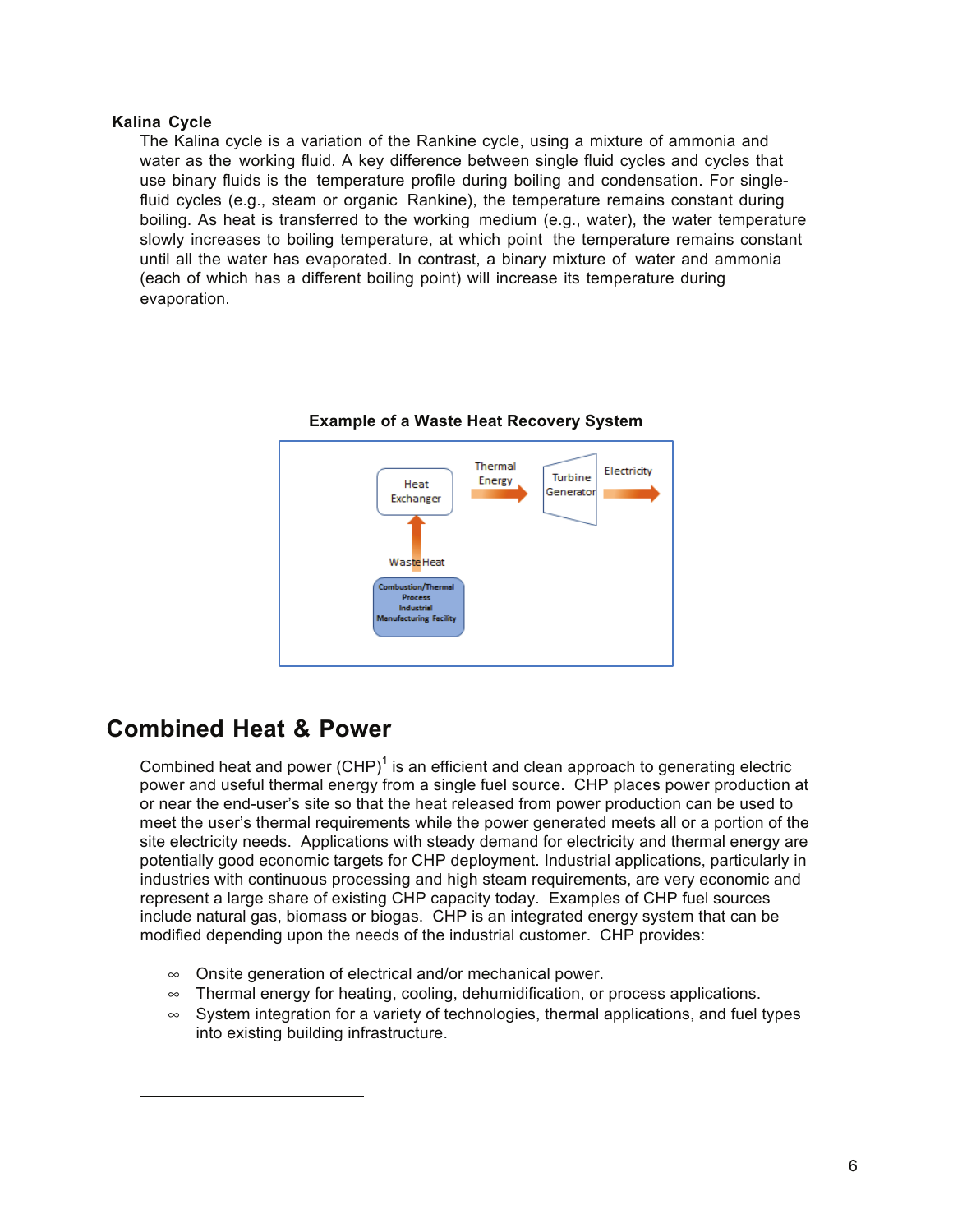The two most common CHP system configurations are:

- $\infty$  Gas turbine/engine with heat recovery unit
- $\infty$  Steam boiler with steam turbine



### **Gas Turbine or Engine with Heat Recovery Unit**



Generato

Electricity

or<br>Facility

Grid

The direct benefits of CHP for facility operators are:

Boiler

♠ Fuel

• Reduced energy related costs - providing direct cost savings

Steam<br>Turbine

- **Increased reliability** and decreased risk of power outages due to the addition of a separate power supply.
- **Increased economic competitivenes**s due to lower cost of operations.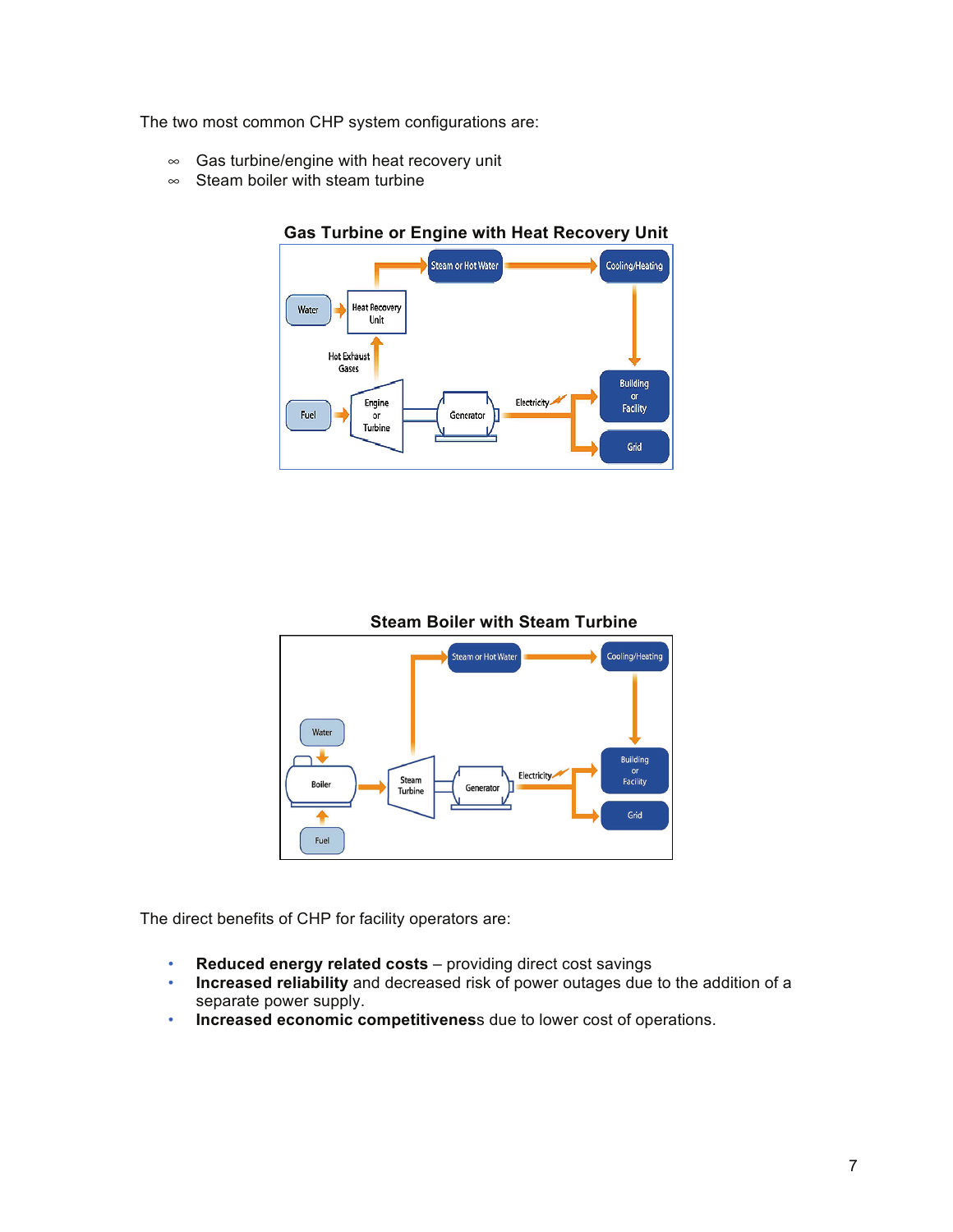## **CHP Technologies**

All of the technologies described convert a fuel into electric power. The energy in the fuel that is not converted to electricity is released as heat. All of the technologies, except fuel cells, are a class of technologies known as *heat engines*. Heat engines combust the fuel to produce heat, and a portion of that heat is utilized to produce electricity while the remaining heat is exhausted from the process. Fuel cells convert the energy in the fuel to electricity electrochemically;; however, there are still inefficiencies in the conversion process that produce heat that can be utilized for CHP. Included is a short introduction of each provided here:

### **Reciprocating engines**

Reciprocating engines make up over half of the CHP systems in place, though, because of the generally smaller system sizes, less than three percent of total capacity. The technology is common place – used in automobiles, trucks, trains, emergency power systems, portable power systems, farm and garden equipment. Reciprocating engines can range in size from small hand-held equipment to giant marine engines standing over five-stories tall and producing the equivalent power to serve 18,000 homes. The technology has been around for more than 100 years. The maturity and high production levels make reciprocating engines a low-cost reliable option. Technology improvements over the last 30 years have allowed this technology to keep pace with the higher efficiency and lower emissions needs of today's CHP applications. The exhaust heat characteristics of reciprocating engines make them ideal for producing hot water.

#### **Steam turbine**

These systems represent 32 percent of U.S. installed CHP capacity; however, the median age of these installations is 45 years old. Today, steam turbines are mainly used for systems matched to solid fuel boilers, industrial waste heat, or the waste heat from a gas turbine (making it a combined cycle). Steam turbines offer a wide array of designs and complexity to match the desired application and/or performance specifications ranging from single stage backpressure or condensing turbines for low power ranges to complex multi-stage turbines for higher power ranges. Steam turbines for utility service may have several pressure casings and elaborate design features, all designed to maximize the efficiency of the system. For industrial applications, steam turbines are generally of simpler single casing design and less complicated for reliability and cost reasons. CHP can be adapted to both utility and industrial steam turbine designs.

### **Gas turbines**

Gas turbines make up over 60 percent of CHP system capacity. It is the same technology that is used in jet aircraft and many *aeroderivative* gas turbines used in stationary applications are versions of the same engines. Gas turbines can be made in a wide range of sizes from microturbines (to be described separately) to very large *frame* turbines used for central station power generation. For CHP applications, their most economic application range is in sizes greater than five MW with sizes ranging into the hundreds of megawatts. The high temperature heat from the turbine exhaust can be used to produce high pressure steam, making gas turbine CHP systems very attractive for process industries.

#### **Microturbines**

Microturbines are very small gas turbines. They were developed as stationary and transportation power sources within the last 30 years. They were originally based on the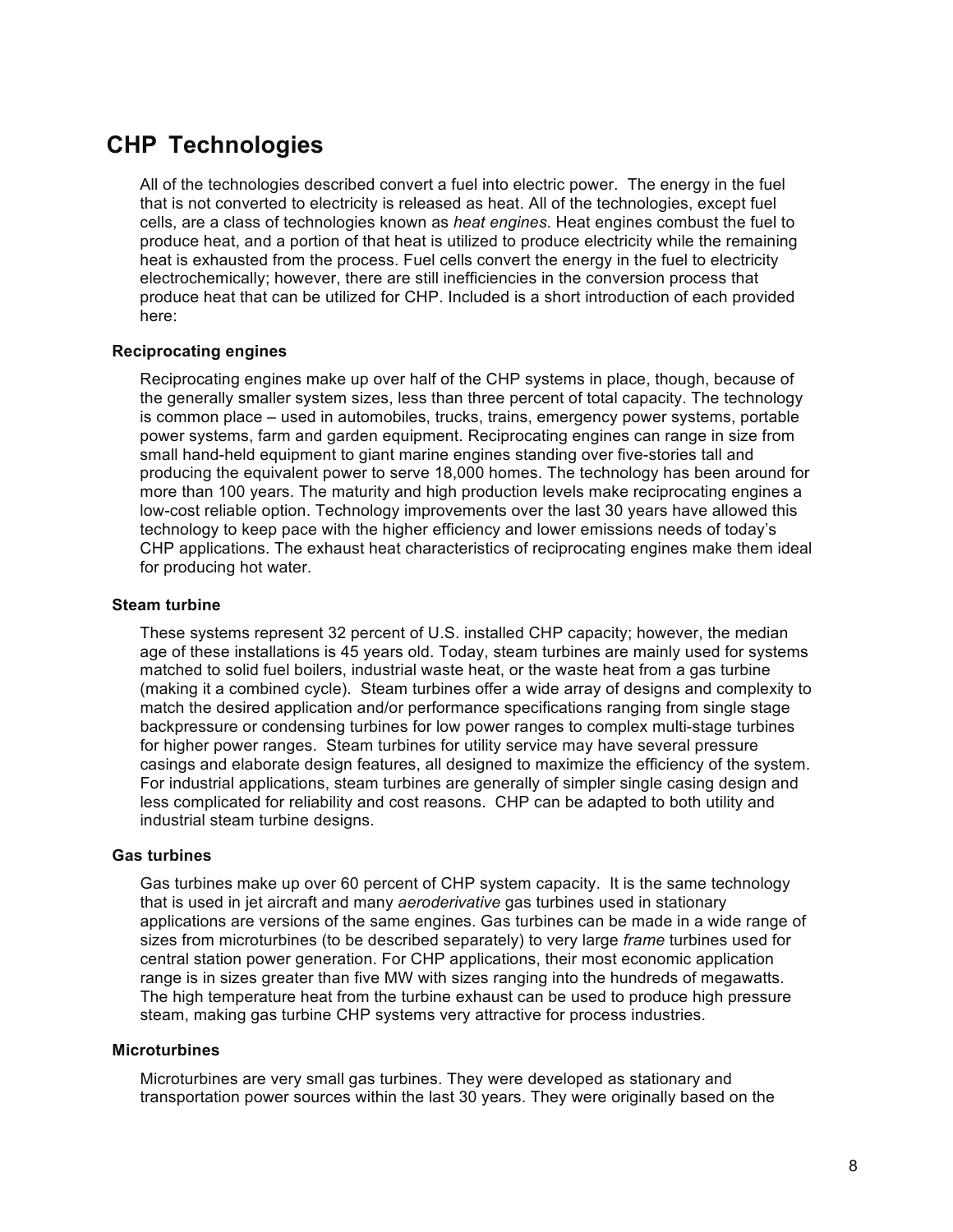truck turbocharger technology that captures the energy in engine exhaust heat to compress the engine's inlet air. Microturbines are clean-burning, mechanically simple, and very compact. There were a large number of competing systems under development throughout the 1990s. Today, following a period of market consolidation, there are two manufacturers in the United States providing commercial systems for CHP use with capacities ranging from 30-250 kW for single turbine systems with multiple turbine packages available up to 1,000 kW.

### **Fuel cells**

Fuel cells use an electrochemical or battery-like process to convert the chemical energy of hydrogen into water and electricity. In CHP applications, heat is generally recovered in the form of hot water or low-pressure steam (<30 psig) and the quality of heat is dependent on the type of fuel cell and its operating temperature. Fuel cells use hydrogen, which can be obtained from natural gas, coal gas, methanol, and other hydrocarbon fuels. Fuel cells are characterized by the type of electrochemical process utilized, and there are several competing types, phosphoric acid (PAFC), proton exchange membrane (PEMFC), molten carbonate (MCFC), solid oxide (SOFC), and alkaline (AFC). PAFC systems are commercially available in two sizes, 200 kW and 400 kW, and two MCFC systems are commercially available, 300 kW and 1200 kW. Fuel cell capital costs remain high due to low-volume custom production methods, but they remain in demand for CHP applications because of their low air emissions, low-noise, and generous market subsidies.

Combined heat and power (CHP) offers many benefits over separate heat and power for a wide variety of applications and users, such as:

- $\infty$  Industrial manufacturers
- $\infty$  Institutions
- $\infty$  Commercial buildings
- $\infty$  Municipalities
- $\infty$  Residential structures

The above sectors are well-suited to consider the use of CHP because:

- 1. CHP technology is a strong technical fit for these facilities' needs; and
- 2. CHP systems can potentially generate significant bottom-line cost savings for these industries and organizations

## **CHP - Utilization of Waste Steam**

A heat recovery steam generator (HRSG) is an energy recovery heat exchanger that recovers heat from a hot gas stream. It produces steam that can be used in a process (cogeneration) or used to drive a steam turbine (combined cycle). HRSGs consist of four major components: the economizer, evaporator, superheater and water preheater. The different components are put together to meet the operating requirements of the unit. HRSGs can be categorized by a number of ways such as direction of exhaust gases flow or number of pressure levels. Based on the flow of exhaust gases, HRSGs are categorized into vertical and horizontal types. In horizontal type HRSGs, exhaust gas flows horizontally over vertical tubes whereas in vertical type HRSGs, exhaust gas flow vertically over horizontal tubes. Based on pressure levels, HRSGs can be categorized into single pressure and multi pressure. Single pressure HRSGs have only one steam drum and steam is generated at single pressure level whereas multi pressure HRSGs employ two (double pressure) or three (triple pressure) steam drums. As such triple pressure HRSGs consist of three sections: an LP (low pressure) section, a reheat/IP (intermediate pressure) section, and an HP (high pressure) section. Each section has a steam drum and an evaporator section where water is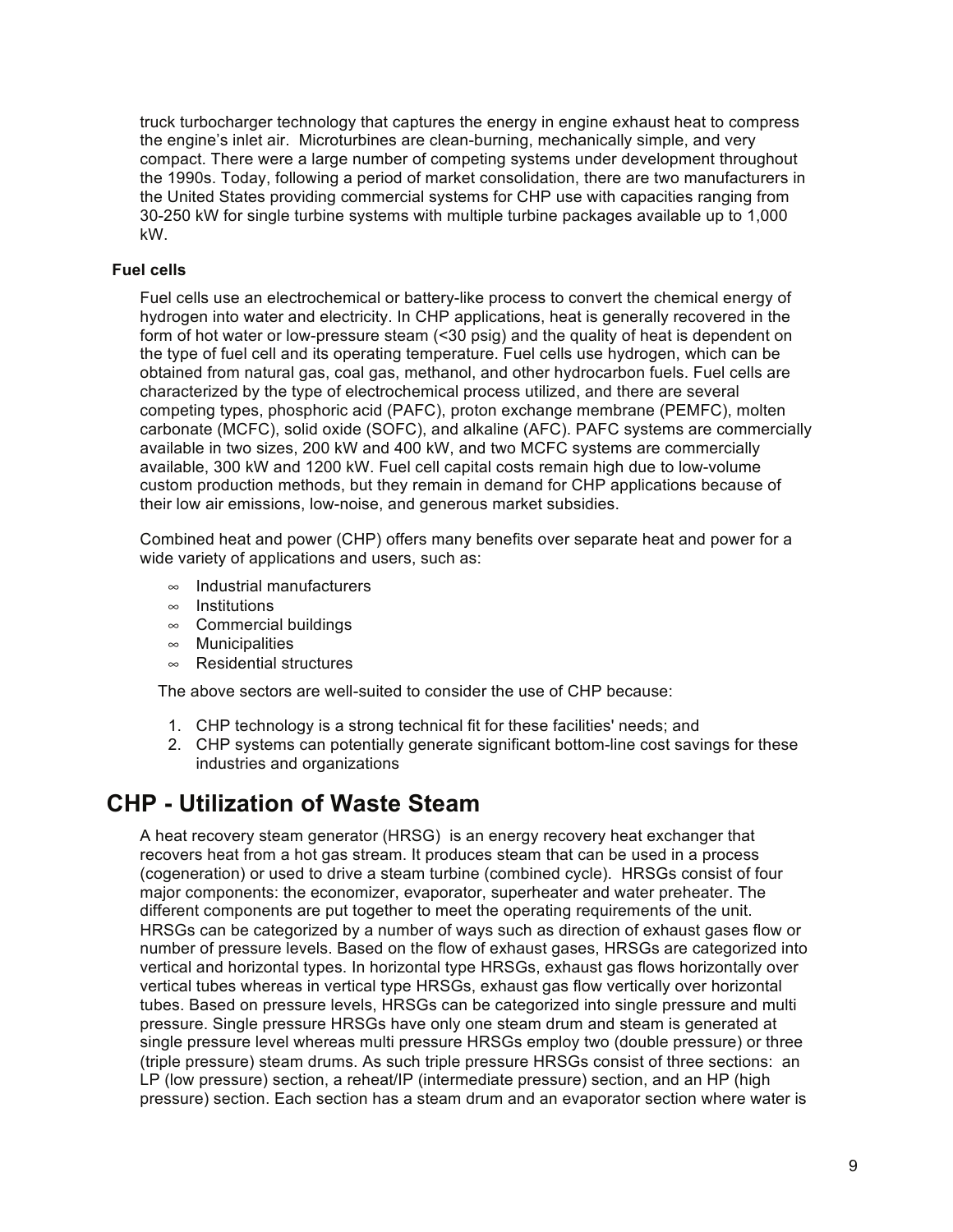converted to steam. This steam then passes through superheaters to raise the temperature beyond the one at the saturation point.

## **Scope of Work**

This Project will provide no more than \$7,000,000 to large industrial customer(s) to help offset the cost of the development, design, engineering, construction and operation of WHR or CHP project(s) that produce approximately five MW. All electricity generated from the WHR or CHP system will be consumed on site at the industrial customer's facility. The selected WHR or CHP project(s) will have a useful operating life (EUL) of at least twelve years. Any funding or costs required in an amount greater than \$7,000,000 in order to complete the WHR or CHP system will be the responsibility of the industrial customer (Contractor) and shall not relieve Contractor from completing the system on agreed upon schedule(s) set forth in applicable Work Releases. These costs include all costs associated with the WHR or CHP system equipment and associated components and any other costs required to complete construction, receive all necessary approvals, and commence generation. These costs also include the Operations and Maintenance ("O&M") agreement to maintain the system for a minimum of twelve years.

TVA will provide general technical oversight and financial assistance, not to exceed \$7,000,000, by issuing progress-based payments during the design, construction and commissioning period. TVA will also conduct appropriate measurement and verification activities to determine the performance of the WHR or CHP system including amount of electricity generated, energy efficiency and emissions avoidance.

As a result of this Project being part of the EPA Compliance projects, Offerors should be advised that the proposing entity shall preserve all data related to implementation of the Project (including records and documents in electronic form) in its possession and/or control until six years after the completion of the Project (twelve years post commissioning) and shall be able to produce such records for TVA upon not more than ten days' notice and should state agreement to that data and records retention requirement within their response.

All organizations intending or considering submitting bids to this RFP are asked to remit by September 4, 2015 an "Intent to Bid" form (See Appendix II) to the designated RFP Contact Person, Brad Wagner at brwagner0@tva.gov. Only those submitting this form will receive updates to the RFP.

**The Scope of this Project shall include the following activities to be conducted by Project awardee(s) (Contractor):**

### **Preliminary Assessment**

The purpose of the preliminary assessment is to provide enough information on project economics to make decisions regarding investment in WHR or CHP, while minimizing the amount of upfront time and money spent. The primary tasks are to identify a preliminary WHR or CHP system size, to calculate simple payback, and to determine the general cost range of system installation and maintenance.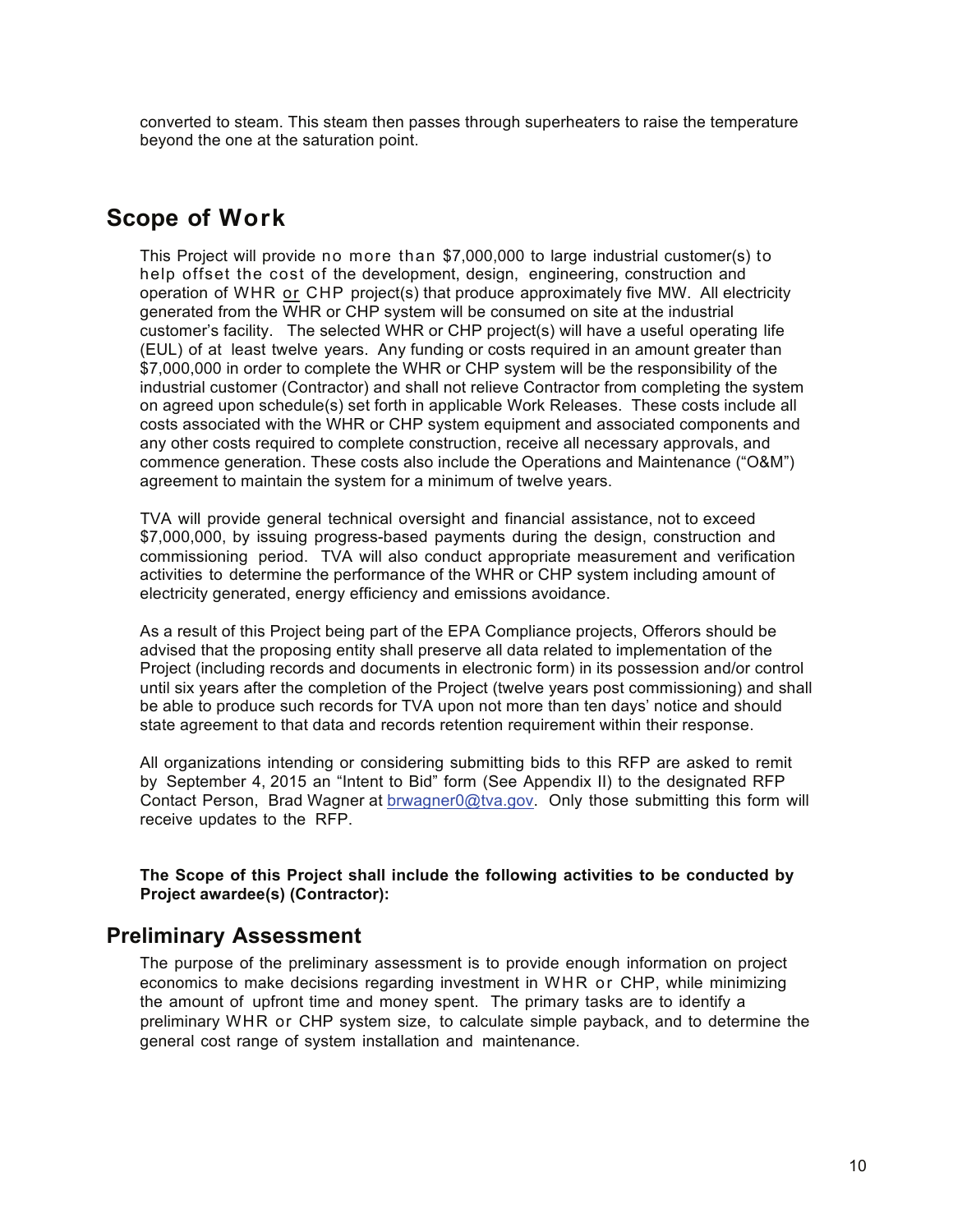### **Selection of Technology**

Based on the results of the preliminary assessment, the Offeror will select the WHR or CHP technology, power block technology, primary equipment and configuration, and will contact vendors to assess price, performance, schedules, and guarantees.

### **Permitting**

The Offeror will obtain all environmental permits, site permits/licenses and other required approvals for the Project.

### **Environmental Review and Acceptability**

- A. All interested parties are urged to consult TVA's National Environmental Policy Act (NEPA) Compliance procedures prior to submitting an Application to determine the likelihood that, and the timeline in which, their project can be reviewed for environmental acceptability. This process typically involves preliminary determinations by TVA of:
	- a) whether or not provisions of the NEPA and related laws apply to the decision;; and,
	- b) if so, which of three levels of review would be initiated. TVA's implementing procedures for NEPA are available at www.tva.com/environment/reports/pdf/tvanepa\_procedures.pdf.
- B. The Offeror is responsible for all costs associated with the conduct of, and preparation of documentation for, the appropriate level of environmental review. If the provisions of NEPA apply, Offerors may:
	- a. use TVA as the preparer;;
	- b. use a TVA pre-qualified contractor; or,
	- c. propose a contractor for the Project by submitting the contractor's qualifications for evaluation and determination of acceptability by TVA

Neither the Application nor TVA's Revised Industrial WHR or CHP Project covers any aspect of the NEPA review. These reviews must be arranged separately.

### **Detailed Front End Engineering Design (FEED)**

FEED will include size and location of the WHR or CHP equipment, design drawings that include process flow diagrams, equipment specifications, monitoring and control specification, piping and wiring, and tie-in to existing systems. Project schedule will also be developed.

### **Economic Evaluation**

The Offeror will develop a project economic evaluation that should include at a minimum cash flows, capital requirements, net present value, payback schedule, depreciation, and rate of return. Projects that have a payback of less than three years are not eligible for funding. Consumption of Generated Output Responses that include total consumption of all energy produced by the industrial waste heat utilization system will be evaluated as having an advantage over responses that have excess generation not consumed on-site. Responses will not be disqualified if excess electricity is produced. Requirements for exporting excess electricity can be found in Appendix I at the end of this document.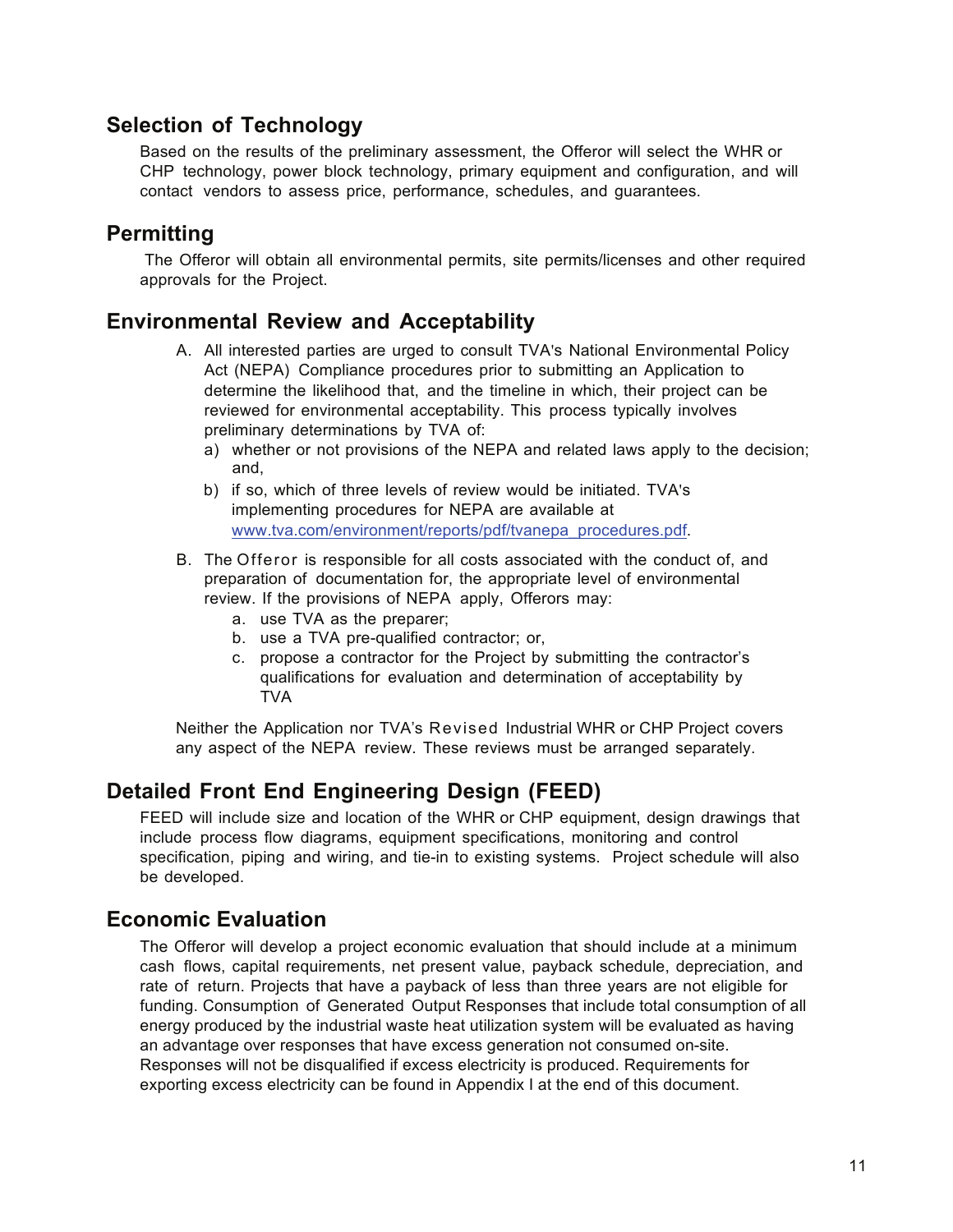### **Subcontractor Selection**

Offeror will determine which project tasks will be subcontracted. Review the capabilities of individual subcontractors;; consider previous project experience and track records.

### **Equipment Specification and Procurement**

The Offeror will prepare WHR or CHP equipment specifications for procurement. Specifications will define the performance requirements of the equipment, materials of construction, fabrication methods and procedures, and test and inspection requirements. Proper definition of these items will ensure that the equipment supplied will meet the performance requirements of the plant.

### **Construction**

The Offeror will be responsible for all design, engineering, and construction activities necessary to properly and safely build and install the WHR or CHP system, the associated power generation system, and balance of plant.

### **System Prove Out and Commissioning**

The Offeror will be responsible for conducting subsystem shakedown and the WHR or CHP system test-runs to verify proper system design and installation for safe commercial operation. Upon completion of any electric system upgrades required to interconnect the WHR or CHP system to the industrial facility's electric system, and after the WHR or CHP system has been verified as operational per design specifications and proven to be safe, then the Offeror will commission the system on the commercial operation date.

### **Operations and Maintenance (O&M)**

The Offeror will be responsible for the safe O&M of the WHR or CHP system so that it provides expected energy savings and reduces emissions as detailed in the proposal by running reliably and efficiently. Proposals must include a detailed maintenance plan as a part of their submittal, as well as examples of how they have successfully maintained other processes within their organizational facilities. Offeror's O&M plan should detail how it will ensure long term operations of the system to meet /or exceed the EUL of the equipment of 12 years.

### **Award and Negotiation**

#### **Award**

Any award resulting from this solicitation will be made to the Offeror(s) whose proposal is determined to be most advantageous to TVA. TVA may make an award based on initial offers, and without discussion, or after limited discussions or negotiations. It is therefore emphasized that all proposals should be submitted with the most favorable terms to TVA that the Offeror can provide. TVA reserves the right to make multiple or no awards and to award all or a portion of the work scope set forth in this solicitation. Contract provisions are dependent on multiple factors, including, but not limited to, the type of entities party to the contract, any alterations in investment structure, and the proposed location. The Contract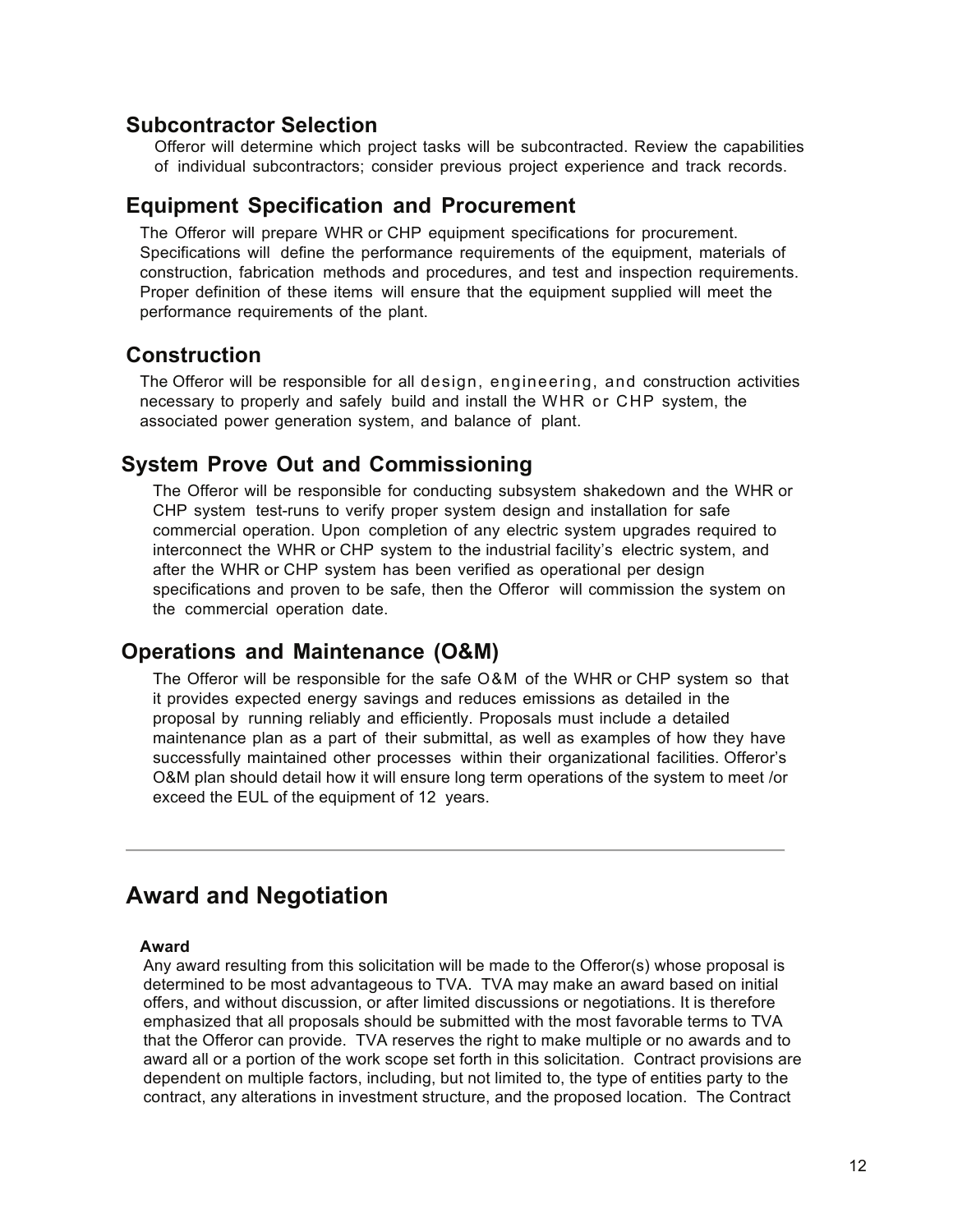will be designed to comply with existing laws, regulations and any existing contractual obligations with TVA, if applicable.

#### **Informalities**

TVA reserves the right to waive informalities and minor irregularities in proposals received.

#### **Separate Negotiations**

TVA reserves the right to negotiate separately with any Offeror.

#### **Reject Proposals and Cancel Solicitation**

TVA reserves the right to reject any or all proposals received as a result of this solicitation and to cancel this solicitation at any time.

## **Proposal Content**

### **Cover Letter**

- o Offeror (Primary Contact) Name
- o Organization
- o Mailing address
- o WHR or CHP Facility address
- o Email address
- o Phone number
- o Project rated output, MW
- o Estimated net annual electric generation, MWh
- o Total cost of Project
- o Total funds provided by Offeror
- o List of all team members
- o Experience of team members with WHR or CHP system installation and maintenance
- o Project name
- o Brief project executive summary

### **Project Narrative**

The Offeror will write a clear and concise description of the overall project approach, including specific activities that will take place. Particular attention should be paid to description of plans, strategies, methods and activities that enable the team to be successful in meeting the WHR or CHP Project goals.

#### **Team Qualifications and Experience**

The proposal shall demonstrate the strength of the collaborative partnership by providing a brief biography for each key person and/or subcontractor on the project team, detailing experience on relevant projects.

#### **Technical Information**

- o Offeror shall supply documents, drawings, calculations, etc., sufficient to provide:
	- System description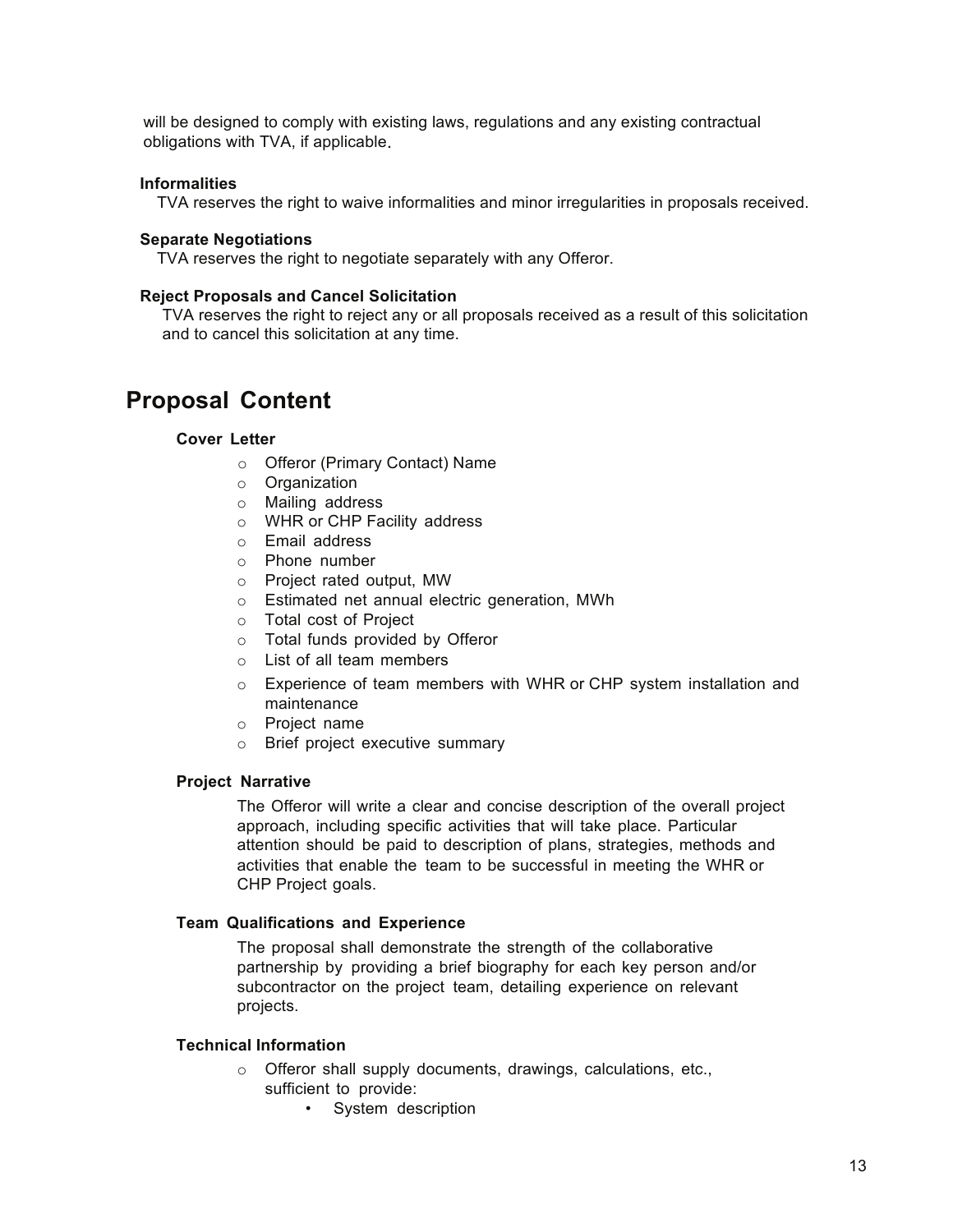- WHR or CHP core technology
- Power block technology
- Process flow diagram and heat/material balance
- Capacity rating, MW Estimated net annual electric generation, MW Facility nominal load, MW
- Facility operating schedule
- Estimated annual operational availability of WHR or CHP system, (%)
- Site/location
- Site arrangement/equipment layout
- Estimated annual generation
- Project WHR or CHP system life, Years
- Equipment details & description
- Vessels (feedwater, steam drum, etc.)
- Heat exchangers (economizers, evaporators, etc.)
- Pumps
- **Valves**
- Ducts
- Insulation
- **Turbine**
- **Generator**
- Environmental controls (baghouse, etc.)
- **Expanders**
- Instrumentation, controls, electrical
- Electrical equipment schedule and layout, including interconnection

## **Budget Information**

The proposal will include the estimated cost to perform the work. The template below is suggested, but alternative methods of representing the project budget are acceptable. The Offeror shall also disclose the both amount and sources of additional funds that is intended to use towards the project. These additional funds may be funds made available by the proposing entity itself, but could also include money allocated under other EPA Agreements to the states or under government incentive programs.

| <b>SITE DEVELOPMENT</b>  | Cost |
|--------------------------|------|
| Design                   |      |
| Permits                  |      |
|                          |      |
| PROJECT DEVELOPMENT      |      |
| Consulting               |      |
| Proposaldevelopment      |      |
| <b>ProjectManagement</b> |      |
|                          |      |
| <b>CHP SYSTEM</b>        |      |
| Vessels                  |      |
| <b>Heat Exchangers</b>   |      |
| Pumps                    |      |
| Construction             |      |
| <b>Balance of Plant</b>  |      |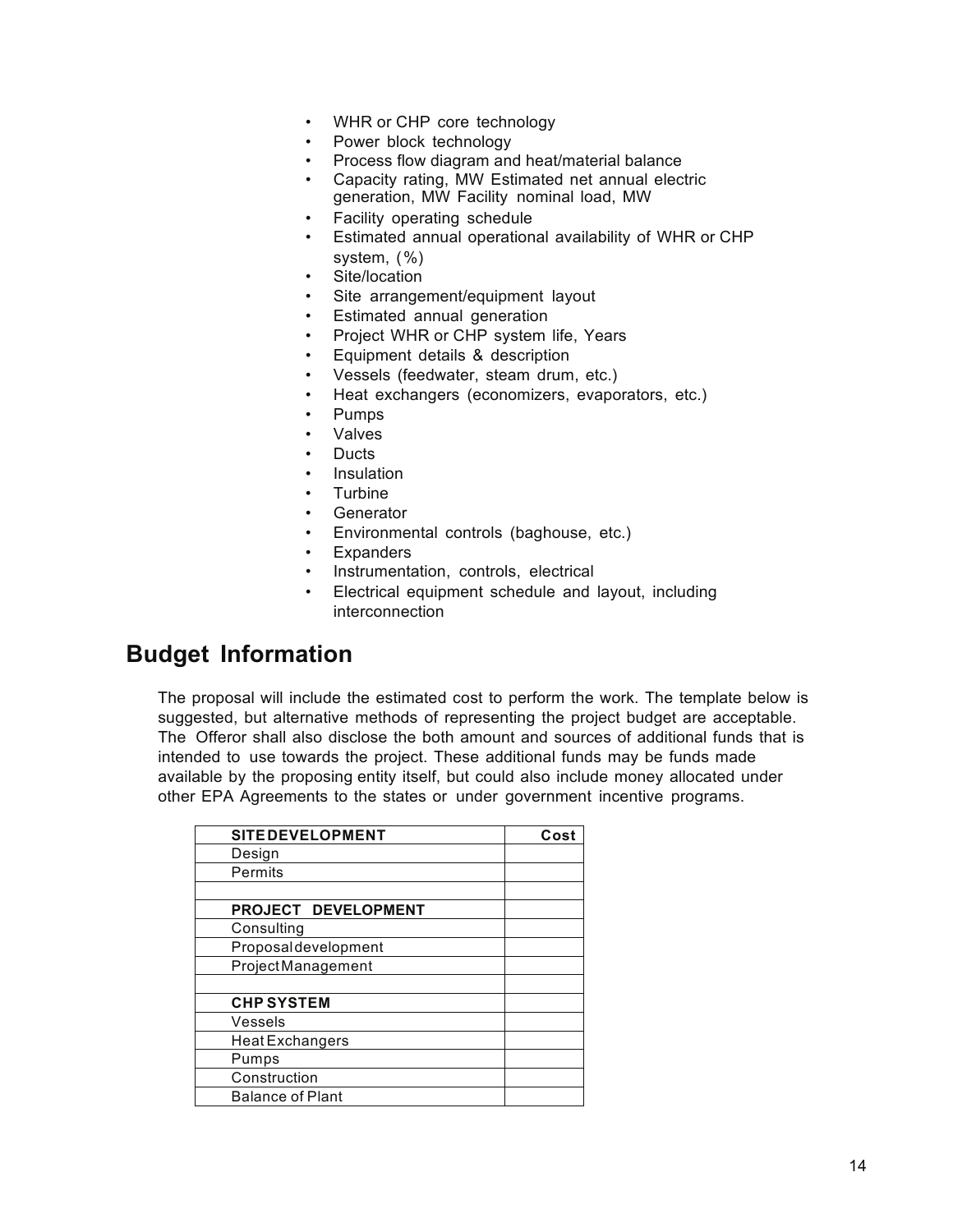| <b>OTHER FUNDING SOURCES</b>    | <b>AMT</b> |
|---------------------------------|------------|
| Estimated revenue DPP*          |            |
| Federal, state or local funding |            |
| * Dienersed Power Production    |            |

Dispersed Power Production

### **Maintenance Plan**

The proposal shall include a proposed maintenance plan for the successful operation of the WHR or CHP facility and equipment that details how the organization will meet and/or exceed the EUL of the equipment of twelve years.

## **Legal Authority**

Please identify the proposing entity's (1) legal authority for accepting the funds TVA would provide for this Project, and (2) legal authority to conduct the project.

### **Agreement for Data and Records Retention**

Please state your formal agreement to preserve all data related to implementation of the WHR or CHP project (including records and documents in electronic form) in its possession and/or control until six years after the completion of the project (twelve years post commissioning) and shall be able to produce such records for TVA upon not more than ten days' notice.

## **Letters of Support (optional)**

Please include a signed letter of support from a representative of each member organization, as applicable, comprising the proposal team.

# **Schedule (subject to adjustment at TVA's option)**

| <b>Milestone</b>                                    | Date                |
|-----------------------------------------------------|---------------------|
| <b>RFP</b>                                          | August 3, 2015      |
| Submission of questions                             | August 3 - 30, 2015 |
| Intent to Bid form due                              | September 4, 2015   |
| Responses to questions posted to Online Connections | September 11, 2015  |
| Conduct WHR or CHP Webinar Workshop                 | September 16, 2015  |
| Proposals Due                                       | December 7, 2015    |
| Contract award(s)                                   | March, 2016         |
| Environmental permitting and reviews                | August, 2016        |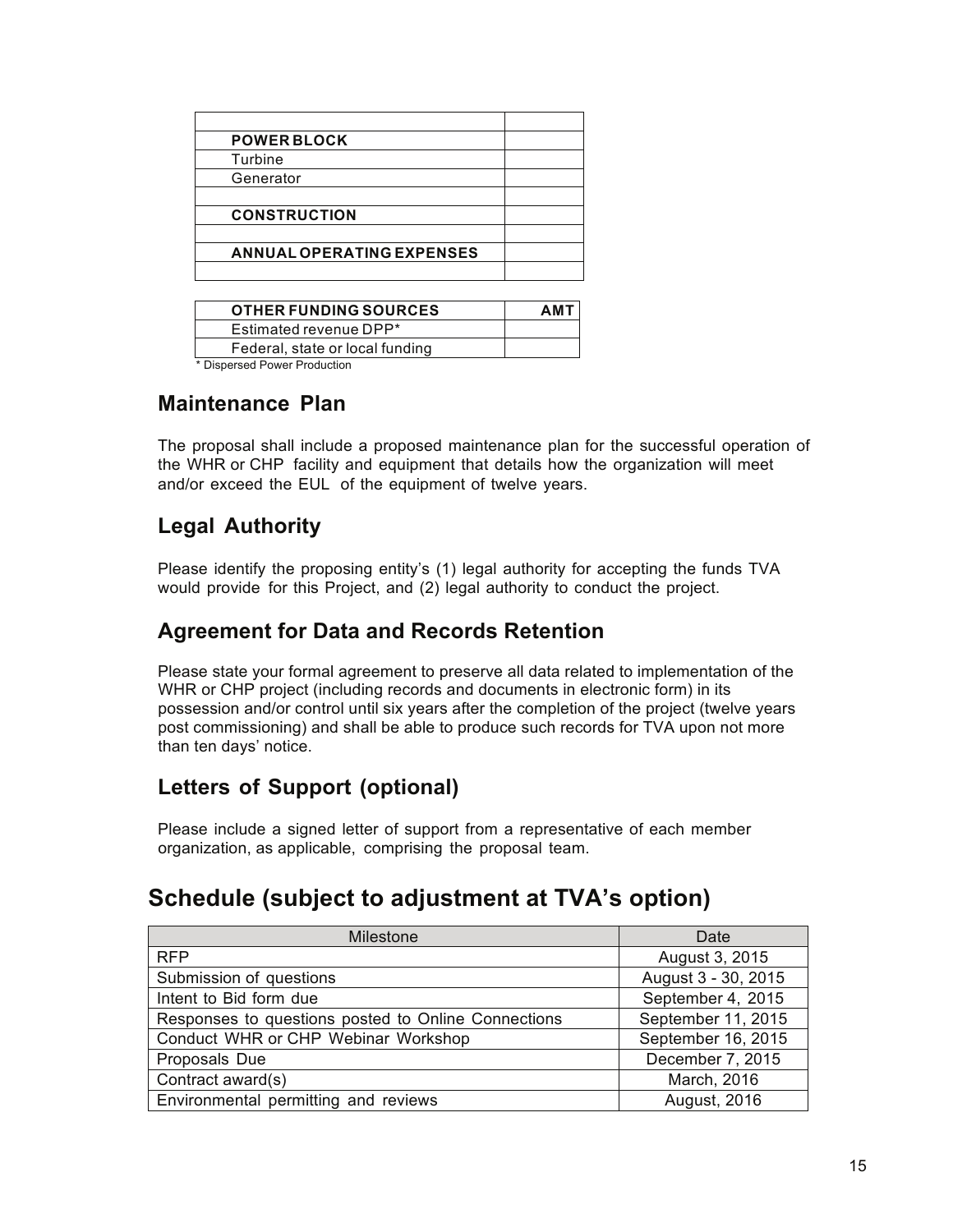| Detailed design and engineering package                 | December, 2016  |
|---------------------------------------------------------|-----------------|
| Design review and approval                              | May, 2017       |
| Equipment procurement                                   | December, 2017  |
| Begin site preparation                                  | June, 2018      |
| Begin construction, development of operating procedures | October, 2018   |
| Construction complete                                   | September, 2019 |
| System prove-out, operations training                   | December, 2019  |
| <b>Commercial Operation</b>                             | April, 2020     |

# **Evaluation**

This RFP does not commit TVA to make an award. TVA reserves the right to select the proposal(s) considered to be in the overall best interest of TVA. TVA reserves the right to reject any or all proposals if such action is in the best interest of TVA.

In comparing proposals and making awards, TVA may consider various factors in addition to cost, such as the benefit to the TVA power system, relative quality and adaptability of supplies or services, financial responsibility, safety history, skill, experience, past performance, record of integrity in dealing, technical capability, and time of delivery.

### **Evaluation Factors**

TVA will make an award based on the best overall value to TVA. This may include, but not be limited to:

- $\infty$  Capital cost contribution from Offeror
- $\infty$  Ability to meet stated emissions reductions
- $\infty$  Ability to meet TVA schedule
- $\infty$  Technology readiness
- $\infty$  Experience and past performance
- $\infty$  Expected performance of the WHR or CHP system
- $\infty$  Ability to meet TVA technical requirements and specifications
- $\infty$  Quality of products or services offered
- $\infty$  Agreement to terms and conditions acceptable to TVA

### **Financial Capability**

As part of its evaluation, TVA may investigate the qualifications, references, and facilities of an Offeror, including an inspection of an Offeror's offices, distribution, and manufacturing facilities. By submitting a proposal, the Offeror hereby agrees to cooperate with TVA in conducting any such investigation. Further, Offeror agrees that TVA may perform survey or visit to the Offeror's facilities, and Pre*-*award cost audit.

### **Acceptable Proposals**

Offerors must contain the information requested and shall be in sufficient form and detail to enable a comprehensive understanding and analysis. Prior to evaluation, the Contracting Officer may review proposals to determine compliance with preparation instructions, terms and conditions, and other administrative conditions. Failure to comply the requirements of this solicitation may cause a proposal to be rejected without further consideration.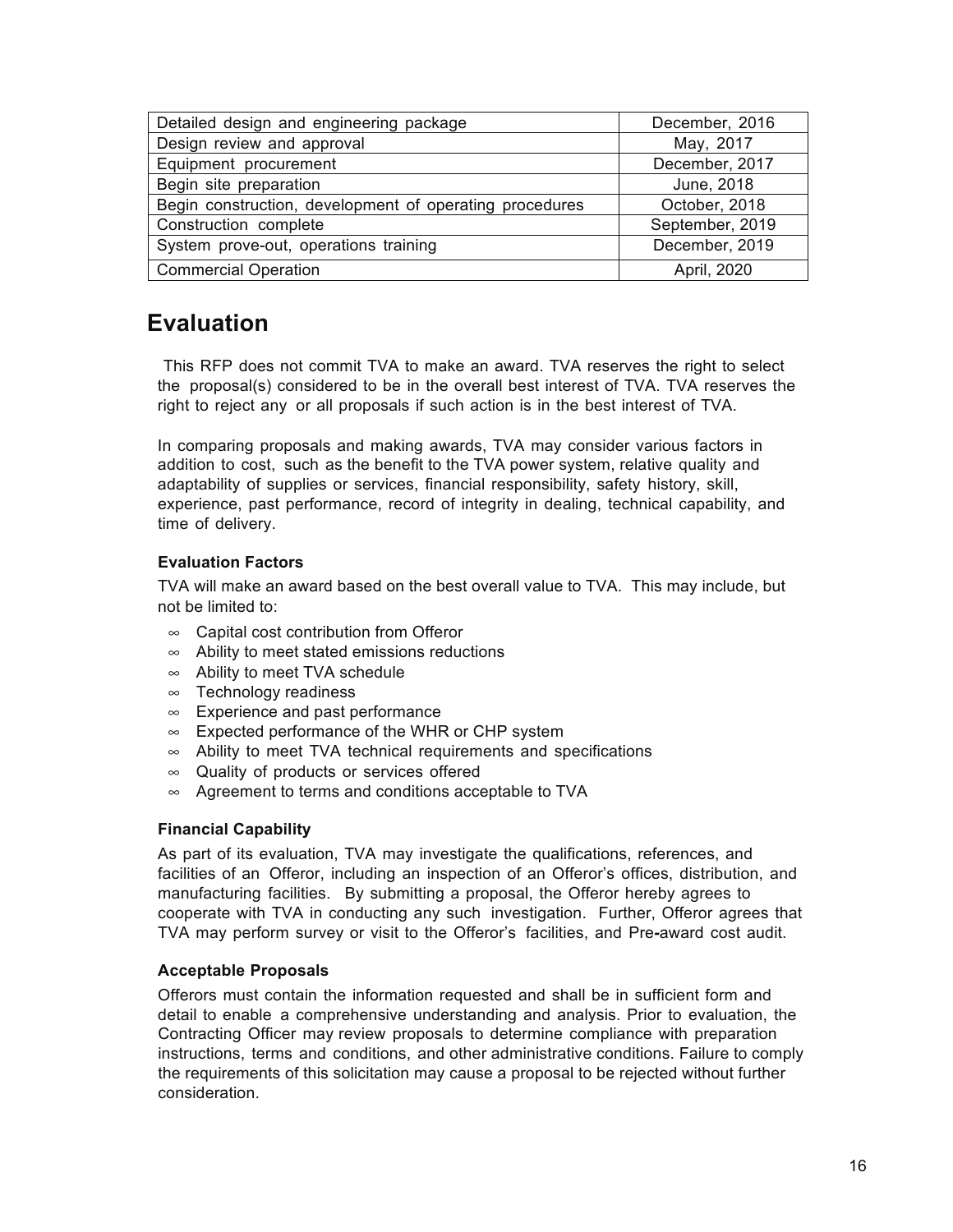In addition to any other evaluation criteria, Offerors may be evaluated on their financial condition and strength to support TVA's requirements. This evaluation may be done on a pass/fail basis.

Proposals which, in TVA's sole judgment, do not have the financial capabilities to support TVA's requirements will not be considered for award.

### **Evaluation Process and Discussions**

TVA will evaluate the proposals using numeric scoring and a total score will be computed for each proposal. Using these scores, TVA will establish a competitive range.

TVA may, in its discretion, request clarifications or conduct discussions with any or all Offerors, or only those Offerors in the competitive range.

### **Inquiries, Information, or Questions**

Inquiries or questions concerning this solicitation are to be submitted in writing and only to the Contracting Officer. Any information furnished to an Offeror concerning this solicitation will be furnished promptly to all other Offerors as an amendment to the solicitation if that information is necessary or if the lack of the information would be materially prejudicial to any other Offeror. Any oral explanations or instructions given by TVA will not be binding.

Upon receipt of this solicitation, Offerors are not to contact any other TVA personnel than the Contracting Officer designated in this solicitation for information, questions, explanation, or detail.

#### **Cost of Proposal Preparation**

TVA assumes no liability to pay any Offeror direct or indirect costs incurred in the development, submission, evaluation, or negotiation of its proposal.

## **TVA Contact Information**

The designated RFP Contact Person is:

Brad Wagner Tennessee Valley Authority Contract Manager 1101 Market Street, LP 4T Chattanooga, TN 37402 brwagner0@tva.gov Email (423) 751-2315 Telephone

#### **By submission of a proposal, Offeror agrees with TVA's method of conducting competition and TVA's evaluation criteria.**

**Offerors are responsible for submitting proposals, as well as any modifications or withdrawals, by the Proposal Due date and time set forth above. Any proposal, modification, or withdrawal received by the Contracting Officer after the Proposal Due**  date and time set forth above is "late" and will not be considered. If a proposal, **modification, or withdrawal is transmitted electronically and it was received at the initial point of entry into the TVA infrastructure not later than the Proposal Due date**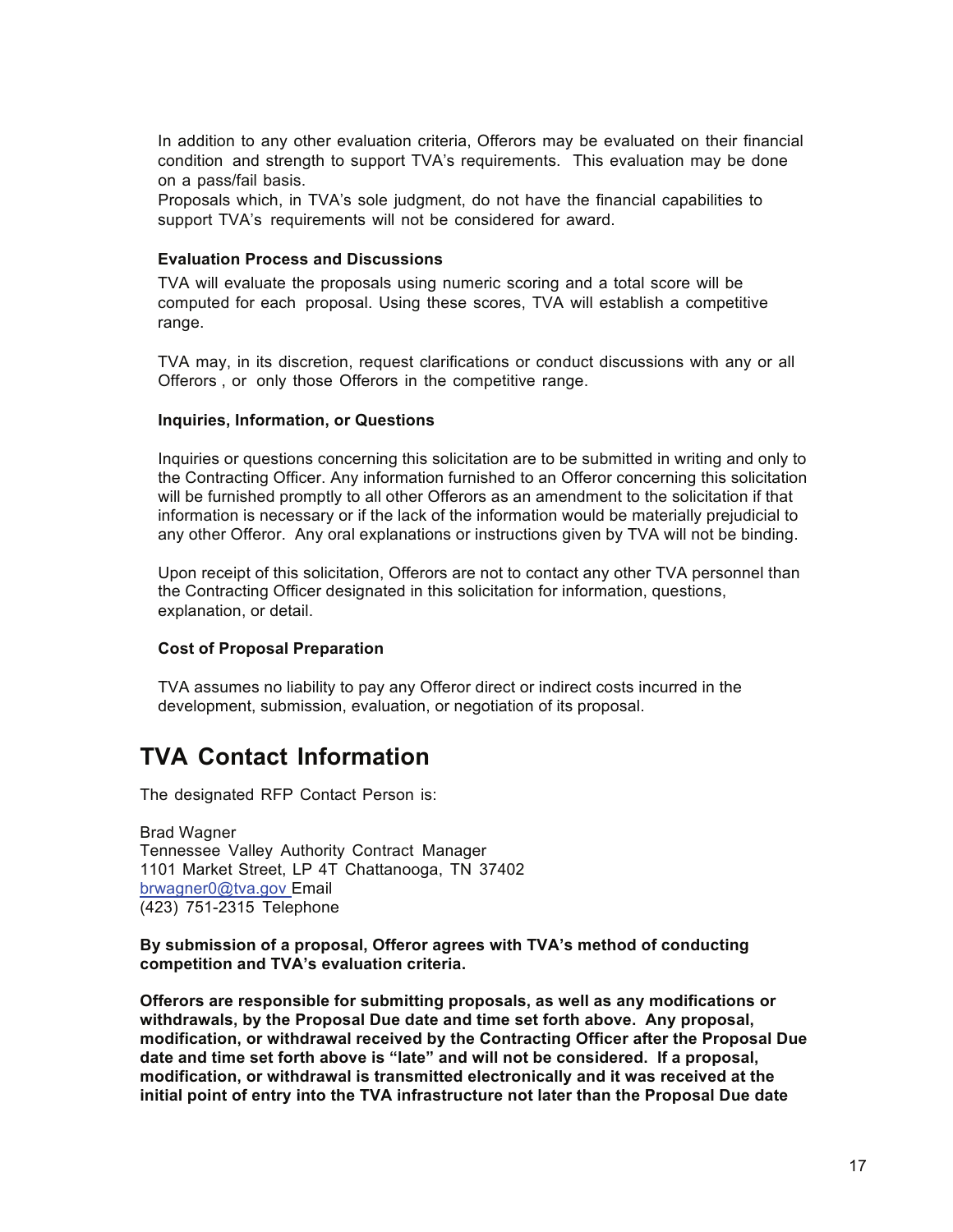**and time set forth above it will be considered. Proposals may be withdrawn by written notice provided the written notice is received before the Proposal Due date and time.**

**The proposal must be signed by an official authorized to bind the Offeror. The**  individual who is authorized to conduct negotiations on behalf of the Offeror must be **identified in the proposal.**

**Brad Wagner is the only TVA representative authorized to provide an explanation or**  interpretation of this solicitation. Upon receipt of this solicitation, you are to **immediately cease contact with all other technical organizations either on site or in a corporate office with regard to this solicitation. Any violation of this direction will be basis for disqualification.**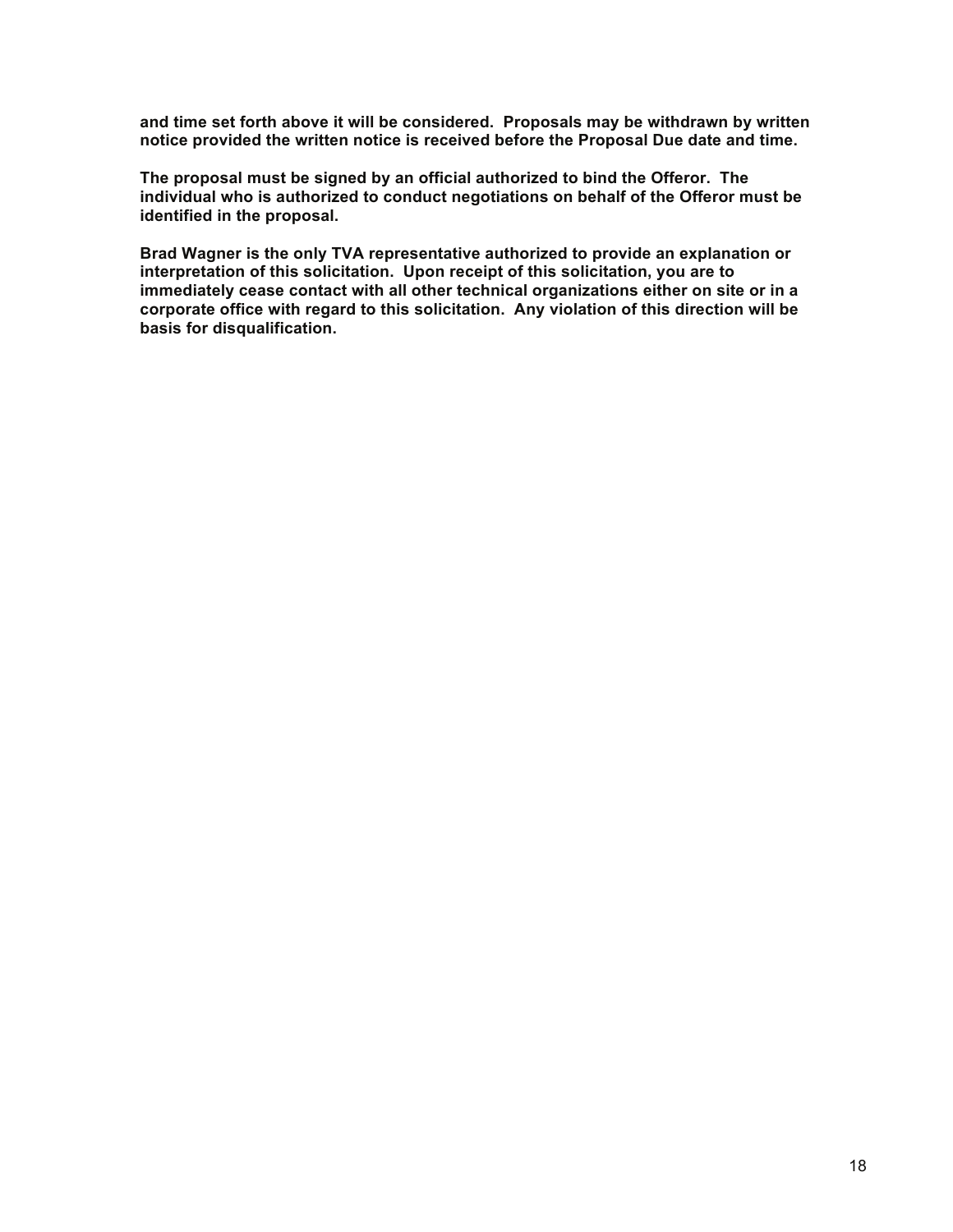# **APPENDIX I**

### **Consumption of Generated Output**

Responses that include total consumption of all energy produced by the combined heat and power system will be evaluated as having an advantage over responses that have excess generation not consumed on-site, but responses will not be disqualified if excess electricity is produced. The Offeror will be required to comply with the requirements for exporting excess electricity to the grid and will be required to comply with the requirements of the Dispersed Power Production (DPP) Guidelines, including execution of a power purchase agreement with TVA. Information on the DPP can be found at http://www.tva.gov/abouttva/pdf/dispersed.pdf. Further, the Offeror will include any earned revenue from the DPP Contract within the Budget Information.

### **Interconnection**

While the preference is for all generation to be utilized on site, the Offeror shall comply with TVA Small Generator Interconnection Procedures (SGIP), applicable standards, and local building codes. Current TVA SGIP guidelines for WHR and CHP systems connected directly to the TVA system are available at http://www.oatioasis.com/tva/tvadocs/TVASGIP.pdf. For an Offeror connecting to a local power company's distribution system, Offeror should consult with the local power company (distribution utility) regarding requirements for interconnection on that system. Offerors are responsible for all costs, whether through TVA or a local power company, for interconnection studies and electric system upgrades required to interconnect waste heat recovery generated electricity systems to the electric system.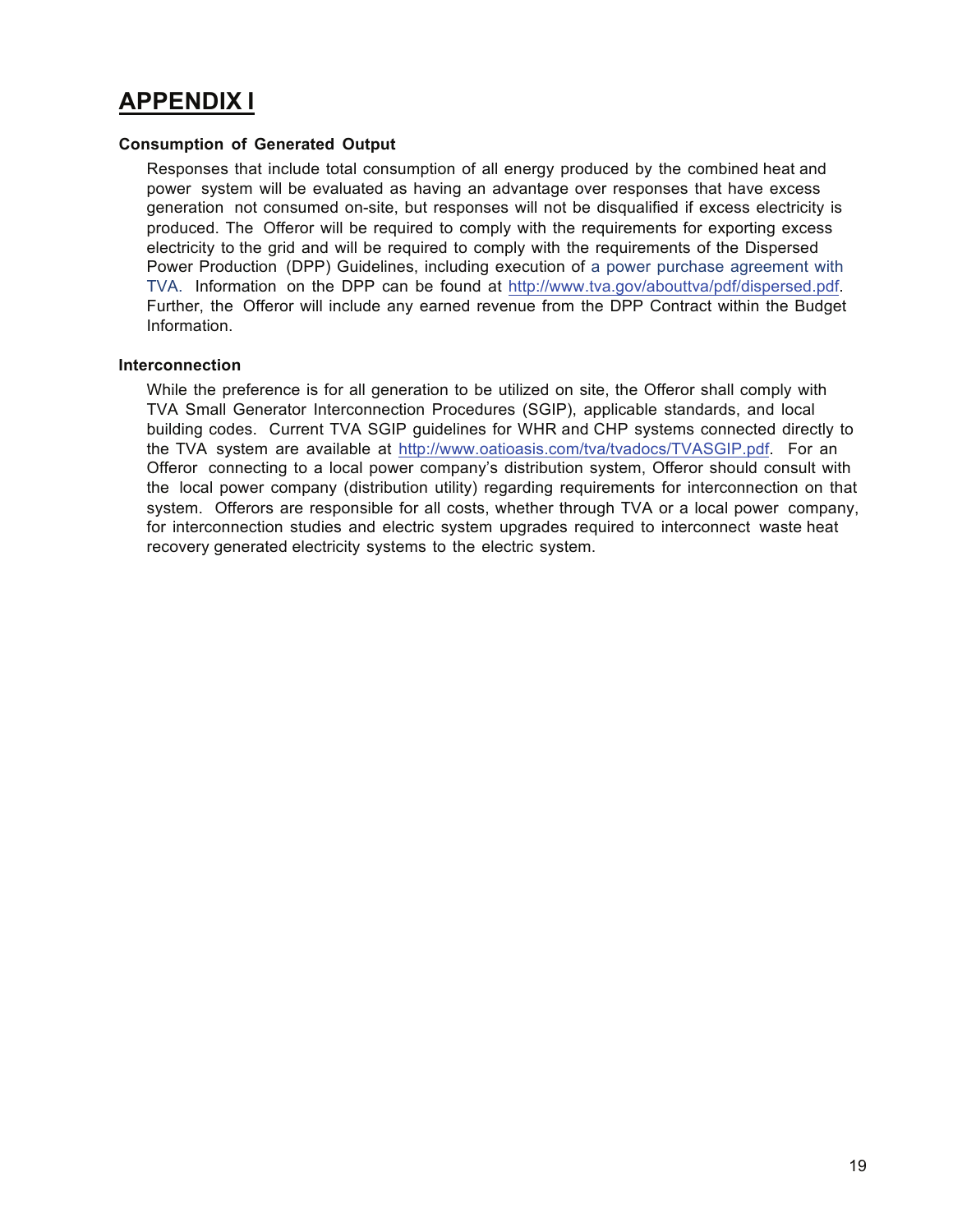# **APPENDIX II – Intent to Bid**

## INTENT TO BID FORM

(Company/Organization) intends to submit a response to the

\_\_\_\_\_\_\_\_\_\_\_\_\_\_\_\_\_\_\_\_\_\_\_\_\_\_\_\_\_\_\_\_\_\_\_\_\_\_\_\_\_\_\_\_\_\_\_\_\_\_\_\_\_\_\_\_\_\_\_\_\_

\_\_\_\_\_\_\_\_\_\_\_\_\_\_\_\_\_\_\_\_\_\_\_\_\_\_\_\_\_\_\_\_\_\_\_\_\_\_\_\_\_\_\_\_\_\_\_\_\_\_\_\_\_\_\_\_\_\_\_\_\_

\_\_\_\_\_\_\_\_\_\_\_\_\_\_\_\_\_\_\_\_\_\_\_\_\_\_\_\_\_\_\_\_\_\_\_\_\_\_\_\_\_\_\_\_\_\_\_\_\_\_\_\_\_\_\_\_\_\_\_\_\_

\_\_\_\_\_\_\_\_\_\_\_\_\_\_\_\_\_\_\_\_\_\_\_\_\_\_\_\_\_\_\_\_\_\_\_\_\_\_\_\_\_\_\_\_\_\_\_\_\_\_\_\_\_\_\_\_\_\_\_\_

\_\_\_\_\_\_\_\_\_\_\_\_\_\_\_\_\_\_\_\_\_\_\_\_\_\_\_\_\_\_\_\_\_\_\_\_\_\_\_\_\_\_\_\_\_

Tennessee Valley Authority **Industrial Waste Heat Recovery & Combined Heat and Power Project**

Corporation/Company Name

Legal Signatory for Corporation/Company (print name)

**Signature** 

**Date** 

Contact Telephone Number

Contact Email Address

*Remit by email to: brwagner0@tva.gov*

\_\_\_\_\_\_\_\_\_\_\_\_\_\_\_\_\_\_\_\_\_\_\_\_\_\_\_\_\_\_\_\_

\_\_\_\_\_\_\_\_\_\_\_\_\_\_\_\_\_\_\_\_\_\_\_\_\_\_\_\_\_\_\_\_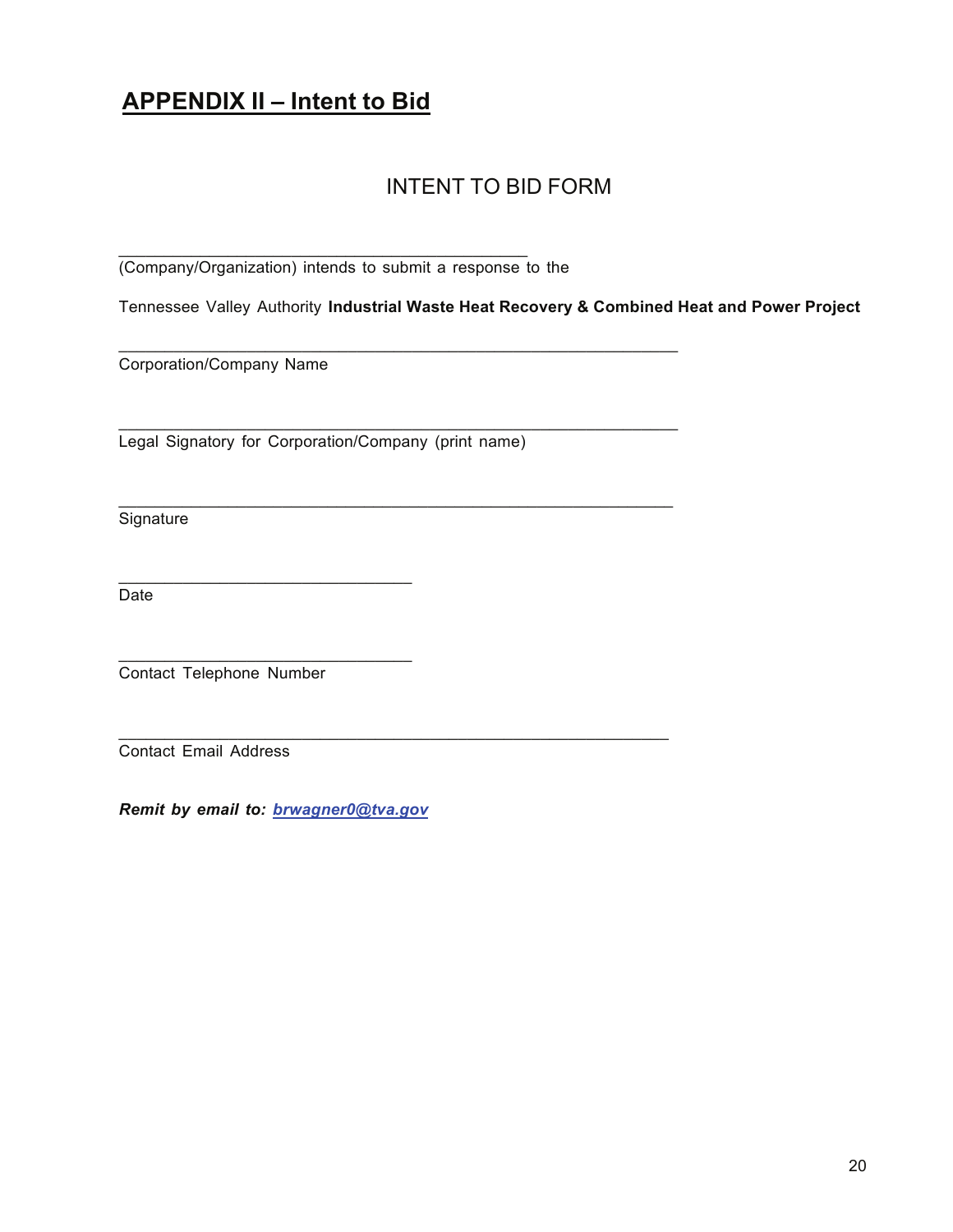# **APPENDIX III – Frequently Asked Questions**

# Frequently Asked Questions Environmental Mitigation Projects August 2015

# **Clean/Renewable Energy Projects**

### **Waste Heat Recovery (WHR)/Combined Heat and Power (CHP)**

# **Q: What is the WHR or CHP Project and what are the objectives for the project?**

- **A:** In April 2011, TVA entered into clean air agreements with the Environmental Protection Agency (EPA), four states and three environmental groups ("EPA Agreements"). These Agreements provide for the implementation of environmental mitigation projects that support cleaner air across the region. The WHR or CHP project is one of the selected projects. Specific objectives include:
	- $\infty$  Increasing TVA's industrial customers' access to clean energy..
	- $\infty$  Providing highly leveraged funding opportunities for new clean energy in the Valley.
	- $\infty$  Providing a model for future innovative and cost-effective clean energy technologies.

### **Q: What is TVA's role in this project?**

**A:** TVA will provide general technical oversight and financial assistance with the project's capital funding by issuing progress-based payments during the design, construction and commissioning period. TVA will also conduct appropriate measurement and verification activities to determine the emissions reductions benefits of the WHR or CHP installation.

#### **Q: When will TVA issue the Request for Proposal (RFP) and who will receive it?**

**A:** TVA will send out the RFP on August 3, 2015. And it will be sent to all TVA's industrial customers as well as the local power companies to help identify possible candidates in their service areas who would be able to participate. The RFP will also be posted on TVA's website at: http://www.tva.gov/environment/epa\_mitigation/waste\_heat\_recovery.htm

#### **Q: How will TVA ensure a fair bidding process for the project(s)?**

**A:** First, all eligible parties will be given the same information to help them create their proposals. In evaluation of the proposals, TVA will use a common, numeric scoring system so that each project is evaluated on the same criteria and a total score will be computed for each proposal. Using these scores, TVA will establish a competitive range. TVA may, in its discretion, request clarifications or conduct discussions with any or all Offerors, or only those Offerors in the competitive range. Refer to the RFP for further information.

#### **Q: Will energy generated from the WHR or CHP project have to be consumed onsite?**

**A:** It is preferred but not required that the generated energy be consumed on site. Responses that include total consumption of all energy will be evaluated as having an advantage over responses that have excess generation not consumed on-site. If any energy is not consumed by the host, a separate Dispersed Power Production agreement between TVA and the host site would need to be negotiated as a separate, stand-alone agreement not related to this solicitation.

#### **Q: Is this available to all industrial customers, whether distributor or direct-serve?**

**A:** Yes, all direct served industrial and LPC-served industrial customer five MW or greater are eligible.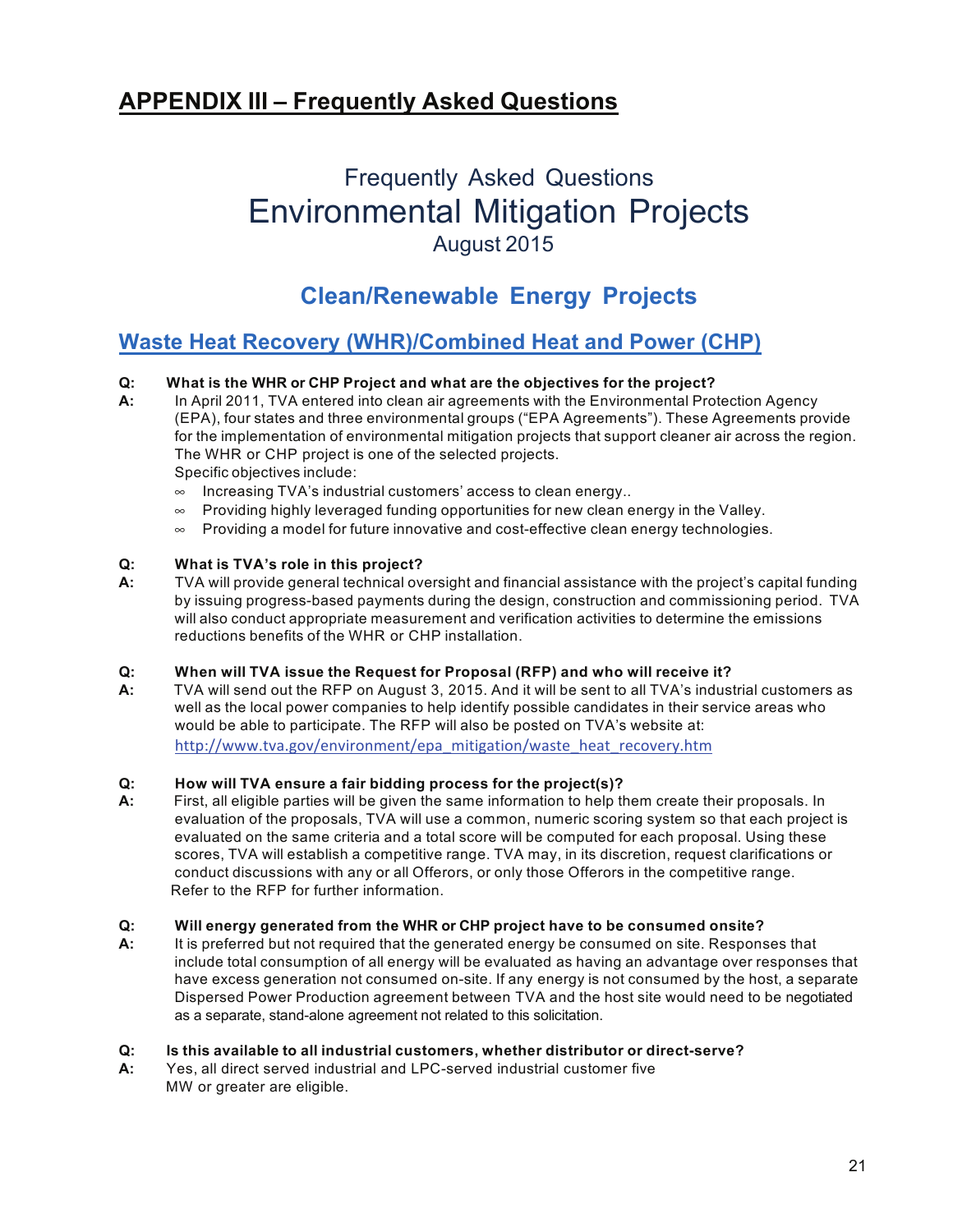### **Q: Will the generated energy be purchased by TVA, and if so, at what rate?**

- **A:** Only if not consumed by the host and exported to a third party (see question above). The rate will be determined by Dispersed Power Production Agreement negotiations.
- **Q: Can customers participating in the Project also qualify for participation in the Energy Right Solutions for Industry >5MW (ERSI >5MW) and be offered assessments to identify potential savings?**
- **A:** Qualified industrial customers participating in the EPA Revised Waste Heat Recovery Project can also participate in the ERSI >5MW program for potential energy saving projects outside of the Project, but cannot use the ERSI funds to assess their participation in the Revised Waste Heat Recovery Project.
- **Q: Are directly-served customers eligible to receive an assessment to identify opportunity for WHR or CHP projects, similar to other process assessments TVA provides?**
- **A:** No Customers choosing to participate in the EPA Revised WHR or CHP Project will not receive an initial engineering assessment.
- **Q: Will the EPA Revised WHR or CHP Project incentives be in addition to ERSI >5MW** incentives? If yes, can they receive both or will it be limited to an overall cap of 70 percent?
- **A:** This Project is a standalone project separate from the ERSI >5MW program;; therefore, all project funding, resources, and benefits are accounted for under the EPA Mitigation Project.
- Q: The fact sheet states TVA is looking for 5 MW and is budgeting \$7 million over five years. **Does that mean an incentive of 7 / 5 = \$1.4 million per MW incentive?**
- **A:** The \$7,000,000 committed to the project is to cover aspects or portions of the project requirements such as engineering design, equipment purchase, installation, and commissioning. The five MW is identified an approximate target goal for the total of Project (s); if the project or projects selected exceed the five MW goal then the funds will be used in the most cost-effective approach to reach the goal.

#### **Q: How many customers or how many projects will receive an incentive award?**

**A:** It is yet to be determined - the selection of the project or projects will be determined during the proposal review process; the project is not set by the number of customers or projects. The project could be a single five MW project and consume the full amount of \$7,000,000 or it could be multiple projects of varying size with the share of \$7,000,000 as necessary by the project host to develop and complete the project.

### **Q: Is it okay for a project to reach completion prior to the five-year deadline?**

**A:** Yes - the April 2020 date is the latest date that the project must be completed and in operation – earlier completion is acceptable and encouraged. Projects will have an EUL of at least twelve years. Measurement, evaluation and reporting may go beyond the April 2020 date for TVA to file a final report with **EPA.** 

#### **Q: Will Direct Serve Industrial selected be required to enter into any contracts or agreements?**

**A:** Yes, a contract will be required between the customer and TVA before any funds can be allocated. Also, if not all the electricity is consumed onsite and excess electricity is sold back to TVA or the Local Power Company, the industrial customer must agree to a Dispersed Power Production Agreement and an Interconnection Agreement. Potential also exists for a Standby Rate contract depending upon the size of the project and the impact on TVA. More information regarding contractual terms and conditions will be provided throughout the RFP process.

### **Q: How will TVA evaluate the Request for Proposal responses?**

**A:** TVA will evaluate the proposals using numeric scoring and a total score will be computed for each proposal. Using these scores, TVA will establish a competitive range. TVA may, at its discretion, request clarifications or conduct discussions with any or all Offerors, or only those Offerors in the competitive range. Refer to the RFP for further information.